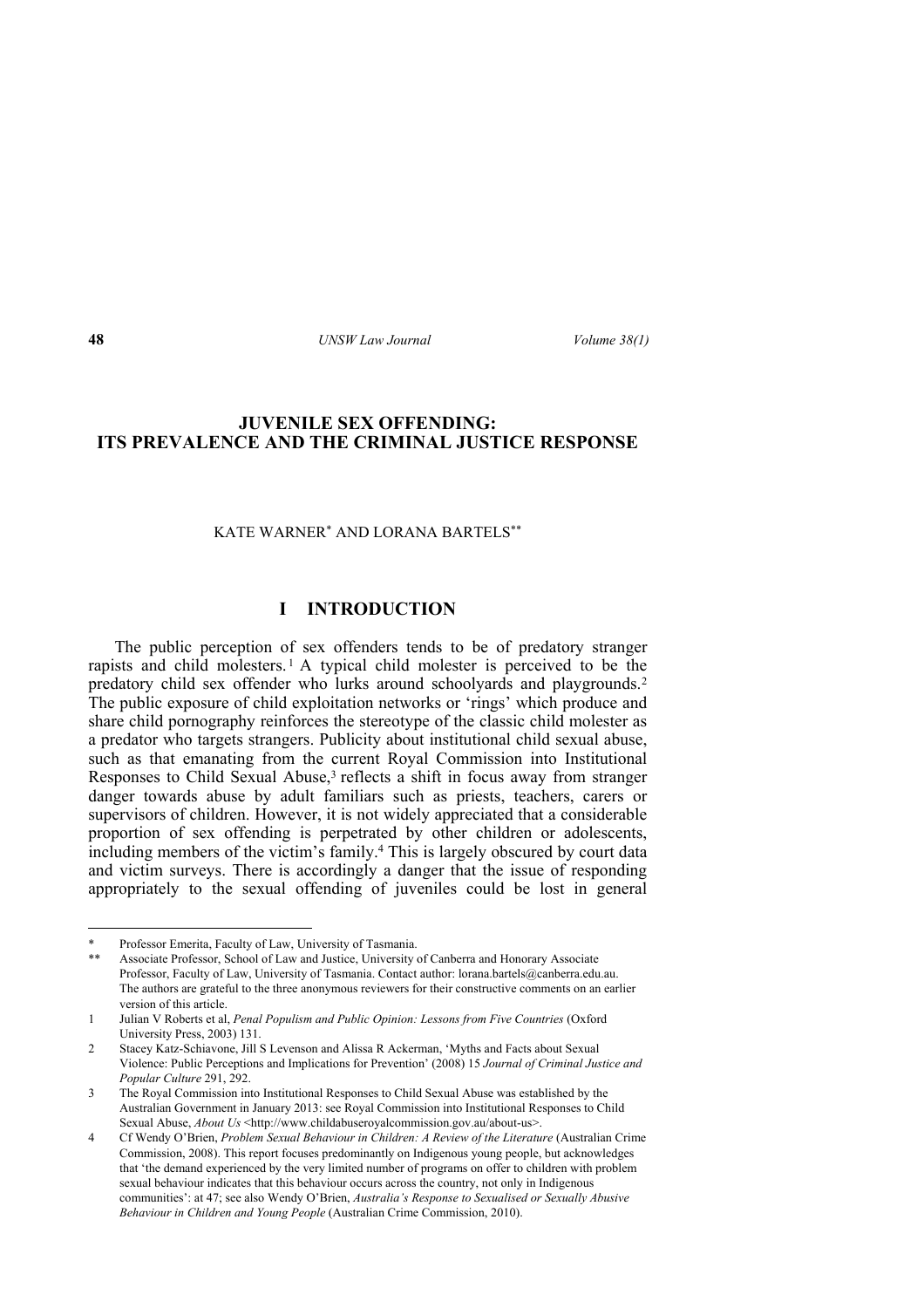discussions of both youth crime and child sexual abuse.<sup>5</sup> Whilst there is some literature on juvenile sex offending, its focus is generally on offender profiles, explanations for offending and predictors of reoffending.<sup>6</sup> There is a void in the literature when it comes to how juvenile sex offending is dealt with in the criminal justice system. <sup>7</sup> A notable exception is Daly et al's Sexual Assault Archival Study,<sup>8</sup> which examined a sample of juvenile sex offenders in South Australia and compared conference and court outcomes, analysed sentencing remarks in a sample of cases and explored the dynamic of conferencing in sexual and family violence cases. Nevertheless, general discussions of both sentencing for sex offences and the criminal justice response to young offenders tend to pay scant attention to the issue. Accordingly, this article aims to fill a gap in the literature by focusing on the prevalence of sexual offending by juveniles and the criminal justice response to it in the wider context of juvenile offending and sex offending in general. The article's broader aim is to ensure that the issue of juvenile sex offending is not ignored and opportunities for intervention and prevention are not lost.

<u>.</u>

6 This article does not attempt to address juvenile sex offender characteristics, nor to compare juvenile sex offenders with adult sex offenders or other juvenile offenders. For a recent summary, see David Finkelhor, Richard Ormrod and Mark Chaffin, *Juveniles Who Commit Sexual Offenses against Minors* (December 2009) Office of Juvenile and Delinquency Prevention, US Department of Justice <https://www.ncjrs.gov/pdffiles1/ojjdp/227763.pdf>. Note, however, that their focus was on juveniles who sexually offend against other juveniles. Accordingly, this excludes the experiences of juveniles whose sexual assault victims are adults. See also Donna M Vandiver, 'A Prospective Analysis of Juvenile Male Sex Offenders: Characteristics and Recidivism Rates as Adults' (2006) 21 *Journal of Interpersonal Violence* 673; Paul Oxnam and Jim Vess, 'A Typology of Adolescent Sex Offenders: Millon Adolescent Clinical Inventory Profiles, Developmental Factors, and Offence Characteristics' (2008) 19 *Journal of Forensic Psychiatry and Psychology* 228; Susan Dennison and Benoit Leclerc, 'Developmental Factors in Adolescent Child Sexual Offenders: A Comparison of Nonrepeat and Repeat Sexual Offenders' (2011) 38 *Criminal Justice and Behavior* 1089; Andrea Halse et al, 'Intrafamilial Adolescent Sex Offenders' Response to Psychological Treatment' (2012) 19 *Psychiatry, Psychology and Law* 221; Wesley G Jennings, 'Editorial' (2012) 35 *Journal of Crime and Justice* 327.

<sup>5</sup> In each Australian jurisdiction except Queensland, a 'juvenile' is defined as a person aged between 10 and 17 years of age inclusive. In Queensland, by contrast, a 'juvenile' is defined as a person aged 10–16 inclusive: see Kelly Richards, 'What Makes Juvenile Offenders Different from Adult Offenders?' (Trends and Issues in Crime and Criminal Justice No 409, Australian Institute of Criminology, February 2011) 1. For the purposes of this article, 'sexual offences' are all offences which fall into the Australian Bureau of Statistics Australian and New Zealand Standard Offence Classification for 'Sexual assault and related offences', which includes the production and dissemination of child exploitation material: Brian Pink, *Australian and New Zealand Standard Offence Classification – 2011 (Third Edition)* (2 June 2011) Australian Bureau of Statistics, 32–5 <http://www.ausstats.abs.gov.au/Ausstats/subscriber.nsf/0/ 5CE97E870F7A29EDCA2578A200143125/\$File/12340\_2011.pdf>. We acknowledge, however, that there is a range of forms of sexual offending, some of which is of course much less problematic than others.

<sup>7</sup> Brigitte Bouhours and Kathleen Daly, 'Youth Sex Offenders in Court: An Analysis of Judicial Sentencing Remarks' (2007) 9 *Punishment and Society* 371, 372, citing Franklin E Zimring, *An American Travesty: Legal Responses to Adolescent Sexual Offending* (University of Chicago Press, 2004) 112.

<sup>8</sup> Kathleen Daly et al, *South Australia Juvenile Justice and Criminal Justice Technical Report No 3 – 3rd Edition – Sexual Assault Archival Study* (July 2007) Griffith University <http://www.griffith.edu.au/\_\_data/assets/pdf\_file/0004/50287/kdaly\_part2\_paper4.pdf>.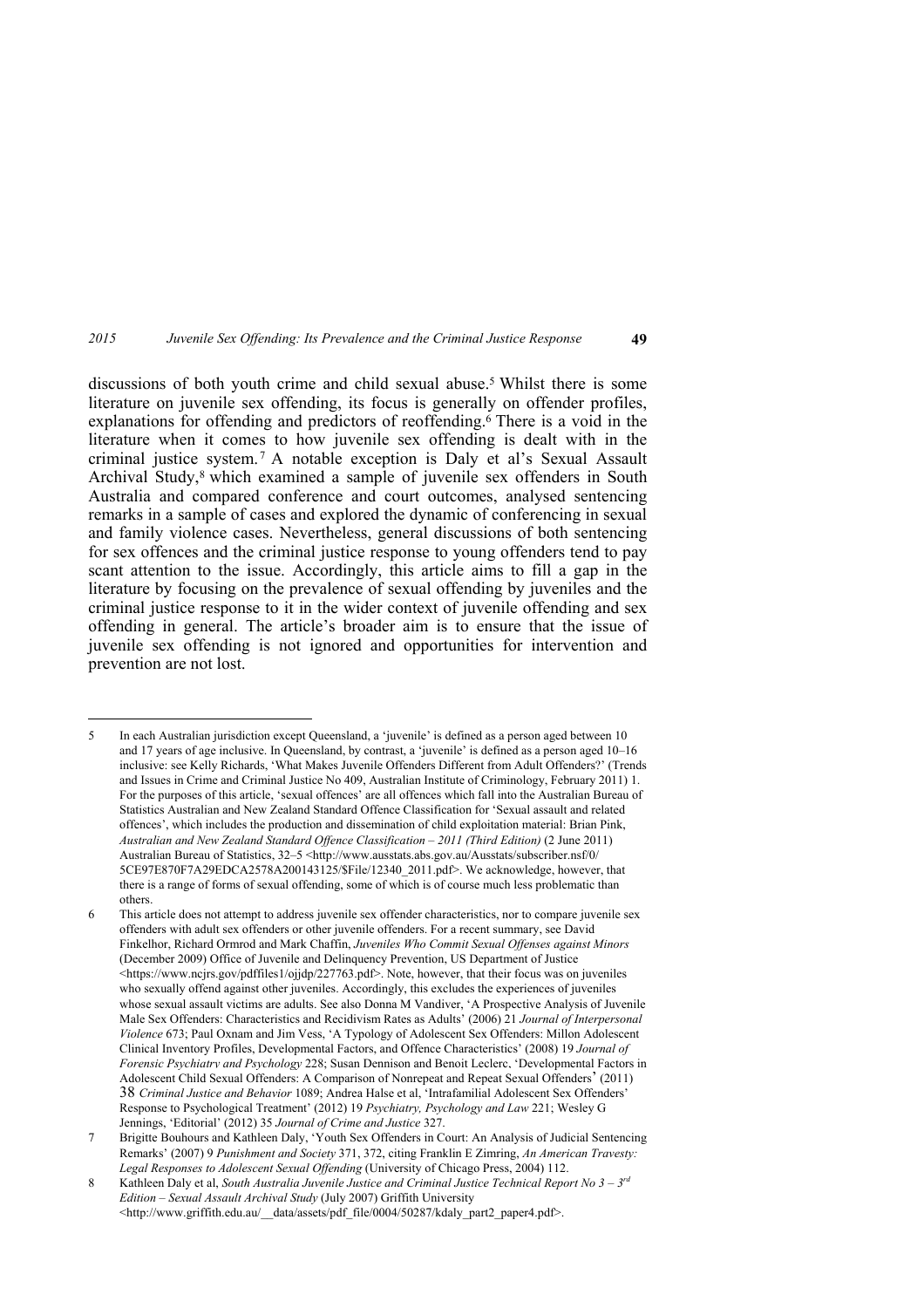The article has four central parts. First, we review what is known about the incidence of sex offences perpetrated by juveniles and place this in the context of youth and sex offending in general. Secondly, we review aspects of the substantive Australian criminal law that relate to young sex offenders. Thirdly, we give an overview of the legal framework governing juvenile justice and explain where sexual offences fit within it. The fourth section focuses on sentencing practice. It gives data on sentencing outcomes in juvenile sex offence cases and provides an overview of appellate guidance in relation to sentencing juvenile sex offenders. Finally, we conclude that more research is needed on the way juvenile sex offenders are dealt with by the criminal justice system. In particular, it is important to explore and debate the appropriate response to sexual offending by juveniles. The issue should not be neglected in favour of an exclusive focus on adult sex offenders. Neglect is a real risk when juvenile sex offenders fit neither the stereotype of a typical juvenile offender nor a typical sex offender.

# **II THE INCIDENCE OF SEX OFFENCES PERPETRATED BY JUVENILE OFFENDERS**

Only a small proportion of offences that are dealt with by Australian courts are juvenile sex offences. In fact, there were only 634 defendants finalised in the Children's Courts in 2012–13, accounting for 0.1 per cent of the 561 554 defendants finalised in Australian courts. In 2012–13, defendants finalised for sex offences represented two per cent of all defendants finalised by the Children's Courts.<sup>9</sup> By way of comparison, sexual offences accounted for 0.8 per cent of defendants' matters finalised in Magistrates Courts and 17.9 per cent in the higher courts.10 Moreover, court data show that defendants who have been adjudicated for sexual assault offences tend to be older than defendants for all other offence categories. <sup>11</sup> These facts could reinforce the perception that juvenile sex offending is an unusual form of sexual offending. However, court data are known to be an inaccurate measure of crime, as apparent differences in offending patterns may be due to differences in reporting, policing and prosecution practices. This section will therefore examine other ways of assessing the prevalence of crime, namely victim surveys and recorded crime statistics, to see what they reveal about the prevalence of sex offences perpetrated by juveniles. It is acknowledged that there are difficulties in measuring the

<sup>9</sup> Australian Bureau of Statistics, *4513.0 – Criminal Courts, Australia, 2012–2013* (27 March 2014)  $\text{Khttp://www.abs.gov.au/ausstats/abs@.nsf/mf/4513.0>}$ , based on data in tables 12, 17, 22, 27, 32, 37, 42, 47.

<sup>10</sup> Ibid.

<sup>11</sup> Karen Gelb, *Recidivism of Sex Offenders: Research Paper* (Victorian Sentencing Advisory Council, 2007) 14.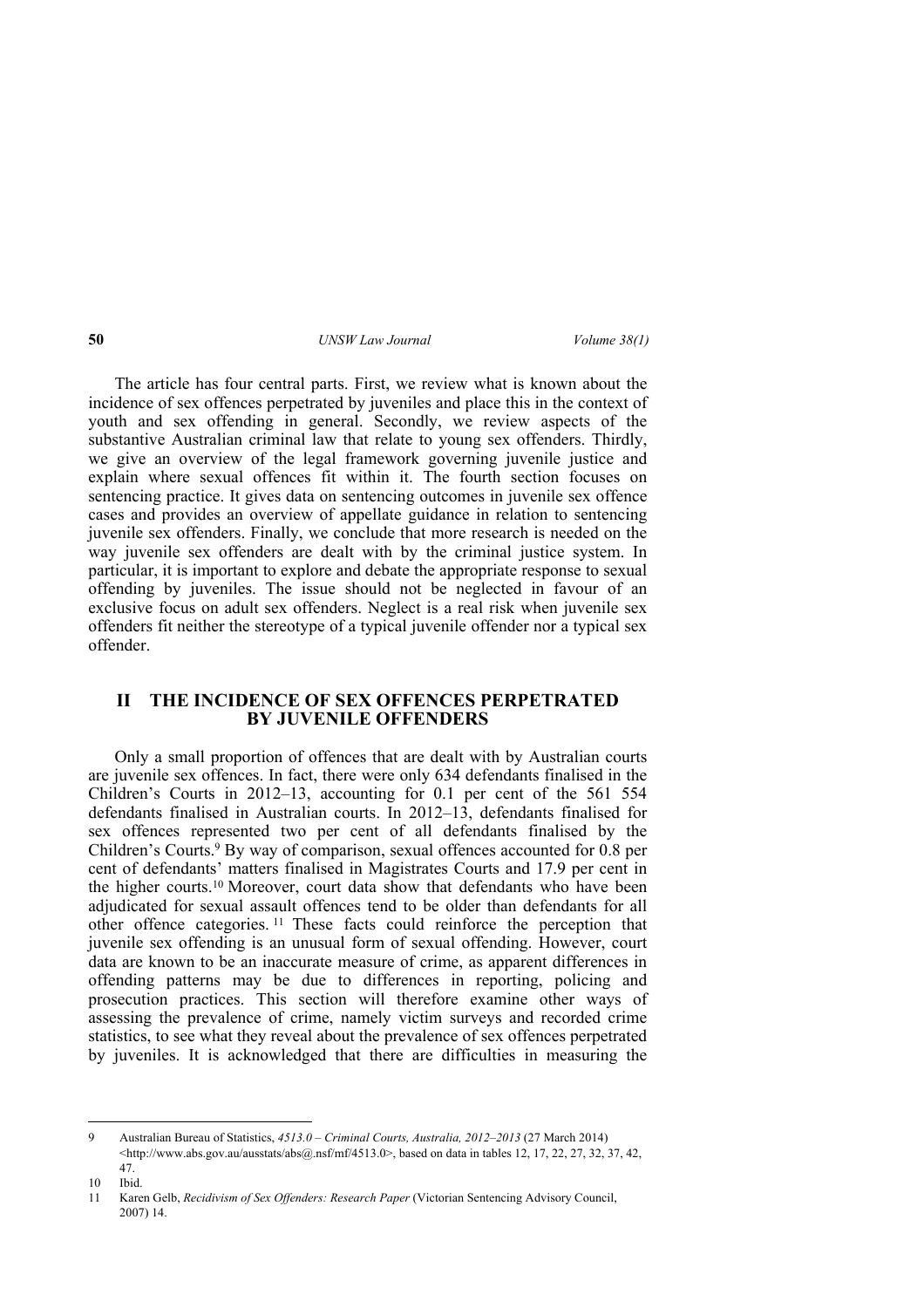<u>.</u>

### **A Victim Surveys**

Because personal crimes are notoriously under-reported, victim surveys are an important means of examining the prevalence of this form of offending, as well as helping to develop a clearer understanding of who commits these offences. Victim surveys have done much to address common myths and misperceptions about child sexual assault, such as the misperception that most child sex offenders are paedophiles and that child sex offenders target strangers.<sup>13</sup> However, victim surveys in Australia do not collect data on sexual assaults *committed by children*. The Australian Bureau of Statistics ('ABS') Personal Safety Survey, which explores respondents' experiences of physical and sexual violence and abuse, defines child sexual abuse as '[a]ny act *by an adult* involving a child (before the age of 15 years) in sexual activity'.14 The annual national Crime Victimisation Survey interviews respondents aged 18 and over about sexual assaults committed in the last 12 months and therefore collects little information on *child* sexual assault. <sup>15</sup> When profiles of sex offenders are constructed on the basis of ABS victim surveys, child and adolescent offenders who offend against other children are therefore omitted from the picture.<sup>16</sup> This obscures the fact that that sex offenders and child sex offenders in particular can themselves be other children. Given that Australian victim surveys are unhelpful in relation to the prevalence and nature of youthful sex offending, reliance on other sources is necessary.

### **B Recorded Crime**

Australian police crime statistics suggest young people are over-represented in detected crime compared with adults, with 15–19 year olds more likely to be processed by police for the commission of a crime than members of any other

<sup>12</sup> All sources of data about offending are likely to present only a partial picture of true offending patterns; for example, court data do not account for cases which are discontinued by the police. Conversely, victim surveys are unlikely to present an accurate picture in respect of rare offence types and generally do not report on offences involving child victims. For the limitations of different criminal justice data sources, see Don Weatherburn, 'Uses and Abuses of Crime Statistics' (Crime and Justice Bulletin No 153, NSW Bureau of Crime Statistics and Research, November 2011); Chris Cunneen and Rob White, *Juvenile Justice: Youth and Crime in Australia* (Oxford University Press, 4<sup>th</sup> ed, 2011) 53–66.

<sup>13</sup> Kelly Richards, 'Misperceptions about Child Sex Offenders' (Trends and Issues in Crime and Criminal Justice No 429, Australian Institute of Criminology, September 2011).

<sup>14</sup> Australian Bureau of Statistics, *4906.0 – Personal Safety, Australia, 2012: Glossary* (11 December 2013) <http://www.abs.gov.au/ausstats/abs@.nsf/Lookup/4906.0Glossary12012> (emphasis added).

<sup>15</sup> Although it is acknowledged that information could be obtained from 18 year old respondents who had been victimised in the previous 12 months, this is unlikely to be an extensive source of data on this issue. It should be noted that the ABS 'Recorded Crime – Victims' dataset does not contain relevant information on this issue either, as it only disaggregates by age of victim, not age of offender: Australian Bureau of Statistics, *4510.0 – Recorded Crime – Victims, Australia, 2013* (26 June 2014) <http://www.abs.gov.au/ausstats/abs@.nsf/mf/4510.0>.

<sup>16</sup> See, eg, Richards, 'Misperceptions about Child Sex Offenders', above n 13.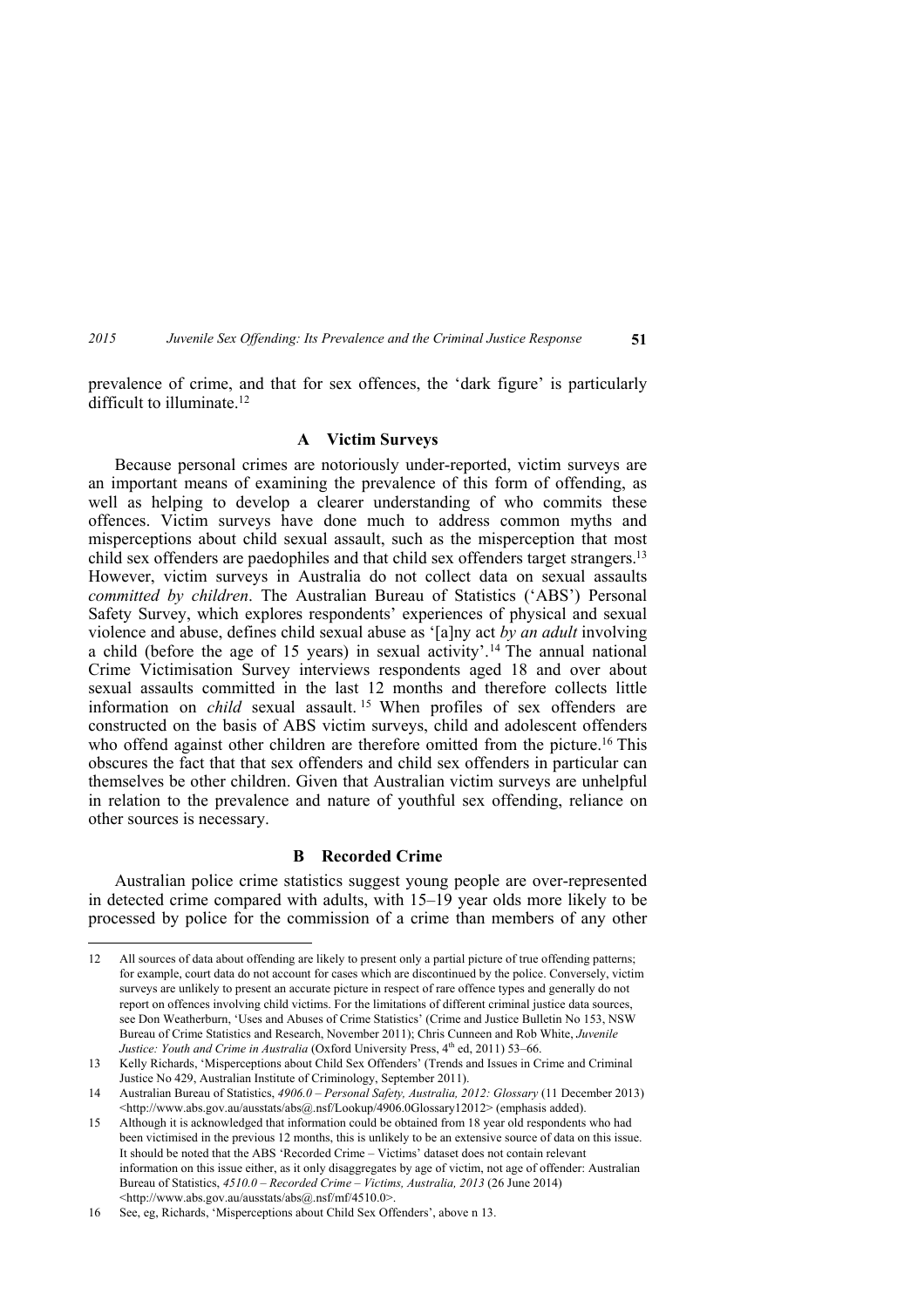population group.17 In 2012–13, the offender rate (per 100 000 estimated resident population) for  $10-14$  year olds was 1112, while the overall average offender rate was 1958.<sup>18</sup> The highest offender rate was for offenders aged 15–19, at 5232. It is of interest, however, that the offender rate for sex offences for 10–14 year olds was 35.1, higher than the overall rate of 30.1. Furthermore, the rate for 15–19 year olds was 59.9, almost twice the general rate for this offence type, and much higher than the next highest rate, at 39.5 per 100 000 for offenders aged 20–24. This indicates that although young offenders are unlikely to commit sex offences, compared with other forms of offending, offenders aged 15–19 commit sex offences at twice the rate of the general population. Furthermore, 10–14 year olds, an age group one would not generally regard as being the peak of sexual offending, are on par with the general population (35.1 and 30.1 per 100 000 respectively).

Richards states that 'very serious offences (such as homicide and sexual offences) are rarely perpetrated by juveniles'.19 This appears to be the case in terms of the number of sexual offences committed as a proportion of *youth* offending overall. In 2012–13, there were 54 793 offences recorded as committed by 10–17 year olds, of which 1089, or approximately two per cent, were sexual assault offences.20 However, this does not indicate clearly the extent to which juveniles are responsible for all offending of this nature. Over this period, there were 6004 sexual assault offences recorded in Australia – and juveniles aged 10– 17 were responsible for approximately 18 per cent of these offences.21 It appears, therefore, that although sexual offending comprises only a small proportion of youth offending (and a smaller proportion still of all recorded crime), juveniles account for a relatively high proportion of sexual offences committed. This proposition is explored further through the data in Table 1.

<sup>17</sup> See Richards, 'What Makes Juvenile Offenders Different from Adult Offenders?', above n 5, 1.

<sup>18</sup> Australian Bureau of Statistics, *4519.0 – Recorded Crime – Offenders, 2012–13* (24 March 2014), table 3 <http://www.abs.gov.au/ausstats/abs@.nsf/mf/4519.0/>.

<sup>19</sup> Richards, 'What Makes Juvenile Offenders Different from Adult Offenders?', above n 5, 3.

<sup>20</sup> Australian Bureau of Statistics, *4519.0 – Recorded Crime – Offenders, 2012–13*, above n 18, table 6.

<sup>21</sup> Ibid.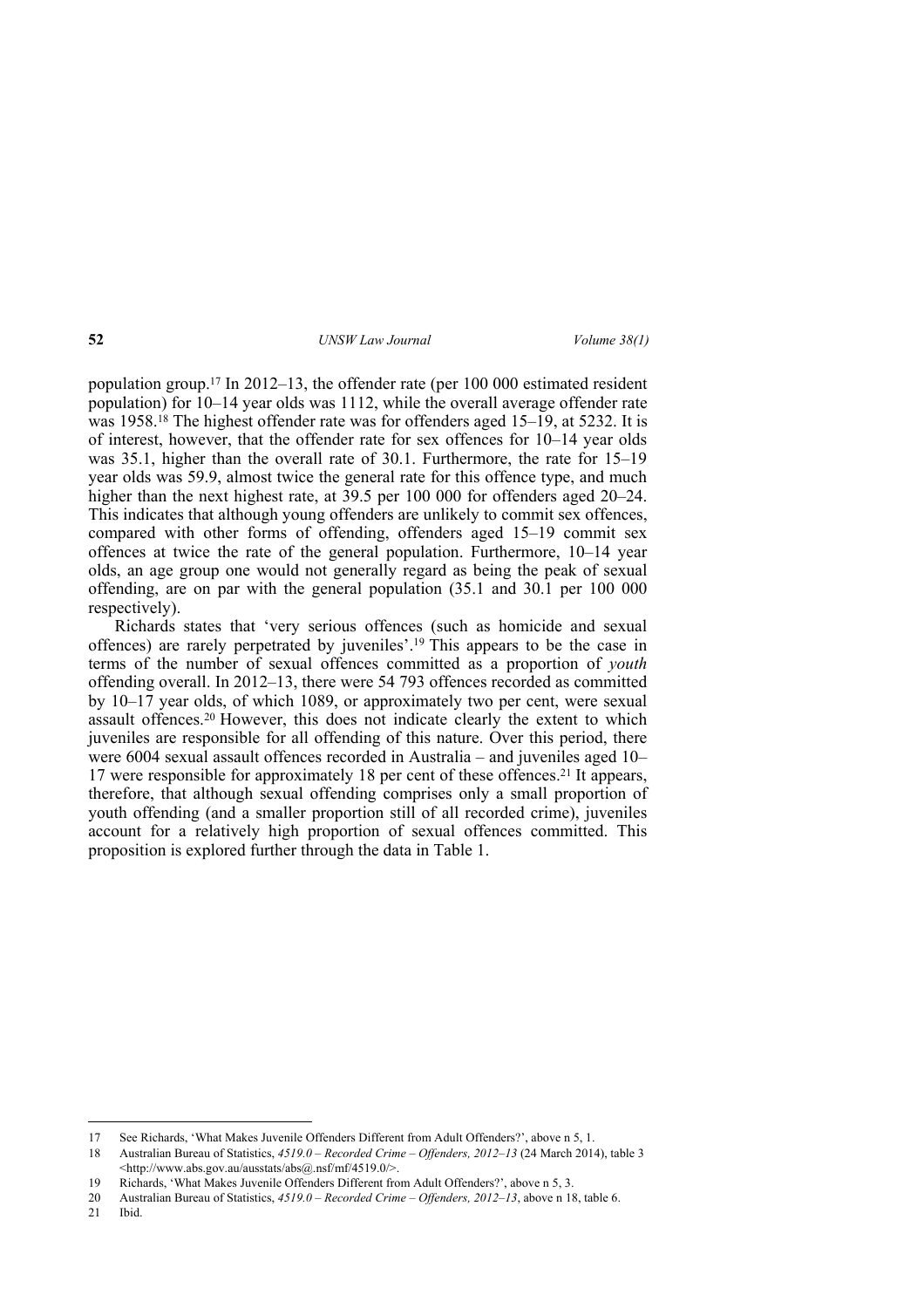|                                         | Males                  |                                | Females                |                                |
|-----------------------------------------|------------------------|--------------------------------|------------------------|--------------------------------|
| Age                                     | Number of<br>offenders | Offender rate<br>(per 100 000) | Number of<br>offenders | Offender rate<br>(per 100 000) |
| 10                                      | 13                     | 9.2                            | 0                      | 0.0                            |
| 11                                      | 21                     | 14.8                           | 6                      | 4.4                            |
| 12                                      | 52                     | 36.3                           | 10                     | 7.3                            |
| 13                                      | 114                    | 79.4                           | 43                     | 31.4                           |
| 14                                      | 185                    | 128.3                          | 45                     | 32.9                           |
| 15                                      | 198                    | 136.2                          | 48                     | 34.8                           |
| 16                                      | 175                    | 118.8                          | 19                     | 13.6                           |
| 17                                      | 149                    | 99.1                           | 11                     | 7.7                            |
| 18                                      | 138                    | 90.1                           | 8                      | 5.5                            |
| 19                                      | 126                    | 81.3                           | 4                      | 2.7                            |
| Total youth offenders -<br>sex offences | 1171                   | 79.9                           | 194                    | 13.9                           |
| Total all offenders -<br>sex offences   | 5681                   | 57.4                           | 312                    | 3.1                            |

Table 1: Number and offender rate for sex offences, by age and gender

Source: Australian Bureau of Statistics, *4519.0 – Recorded Crime – Offenders, 2012–13* (27 February 2014), table 6 <http://www.abs.gov.au/AUSSTATS/abs@.nsf/Lookup/4519.0Main+Features12012- 13?OpenDocument>.

The ABS data on offender numbers and offending rates by age<sup>22</sup> are particularly instructive. As set out in Table 1 above, the peak age for sexual offending is 15, with such offenders accounting for almost  $\hat{17}$  per cent of all sex offending by males aged 10–19 and almost 25 per cent of such offences by females. Perhaps more striking still, 15 year old males were responsible for over three per cent of *all* male sexual offending reported, while 15 year old females accounted for over 15 per cent of female sexual offending across all age groups. The male offender rate for sexual offences for 15 year olds was almost 2.4 times the overall sexual offending rate (136.2 versus 57.4 per 100 000); for 15 year old females, it was over 11.2 times the overall sexual offending rate (34.8 versus 3.1). Males aged 10–17 accounted for almost 16 per cent of all recorded sex offences. Surprisingly, however, 10–17 year old females represented over 58 per cent of all sexual offences committed by females. Accordingly, there is not only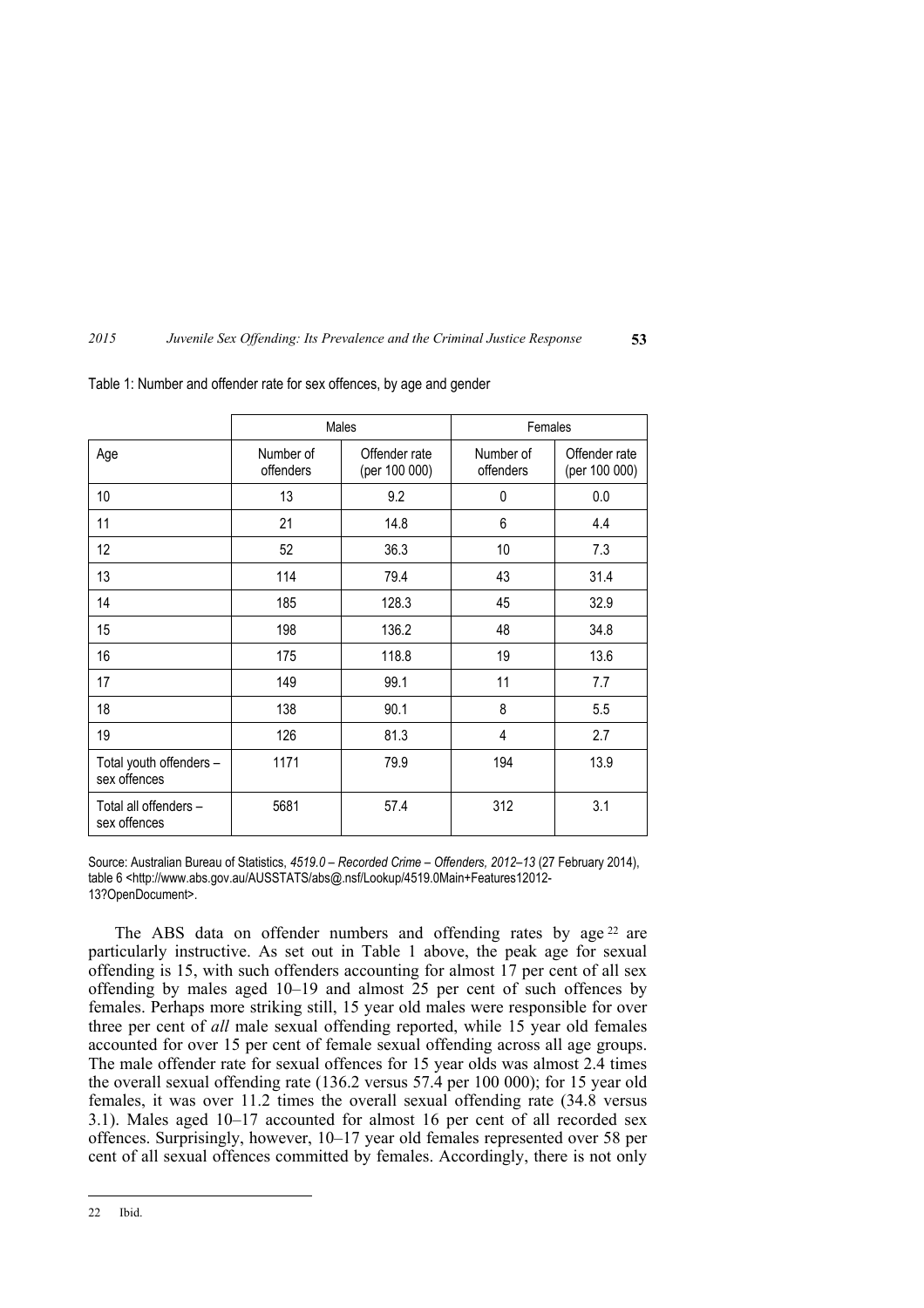a lack of information about juvenile sex offending generally, but about the significant extent to which such offences are committed by juvenile females as a proportion of female sexual offending.<sup>23</sup>

It is acknowledged that detected crime is not an accurate measure of actual offending rates and there are a number of plausible reasons why young people may be more likely to be apprehended by police than adults, such as that they are less experienced and their offending is more often in groups and therefore more visible.24 Moreover, offences for which they are most over-represented, such as burglary and theft, have higher reporting rates.25 It is also usually accepted that the crimes committed by young people are those at the least serious end of the spectrum.26 It may therefore be the case that reported sexual offences committed by young people are less serious than those committed by adults, but this is not apparent from the data. The fact remains, however, that in terms of recorded crime, over 18 per cent of alleged sex offenders in 2012–13 were under the age of 18.<sup>27</sup>

### **C Other Data Sources**

Child protection data are another possible source of information on juvenile sex offending. However, while the Australian Institute of Health and Welfare includes national data on notifications of child sexual abuse, there is no information reported on perpetrators. Data from sex assault services is another possible source that could clarify the prevalence of juvenile sex crime, although information on the age of perpetrators is not routinely reported from these sources. However, one study from New South Wales ('NSW') reported that males aged under 16 were the assailants in 16.2 per cent of cases of initial presentations to sexual assault services for child sexual assault.<sup>28</sup>

Some international sources suggest that the prevalence of sexual abuse committed by young people is much higher than Australian recorded crime data indicate and that offences by young people account for up to 50 per cent of offences against children and 30 per cent of rapes of adolescent girls and women.<sup>29</sup> Pratt and Miller cite United States ('US') studies which indicate that approximately 30–60 per cent of childhood sexual abuse is perpetrated by other

<sup>23</sup> For international research, see Finkelhor, Ormrod and Chaffin, above n 6, 6.

<sup>24</sup> Cunneen and White, above n 12, 56.<br>25 Victorian Sentencing Advisory Cour

<sup>25</sup> Victorian Sentencing Advisory Council, *Sentencing Children and Young People in Victoria* (2012) 8.

<sup>26</sup> Richards, 'What Makes Juvenile Offenders Different from Adult Offenders?', above n 5, 3, 5.

<sup>27</sup> Australian Bureau of Statistics, *4519.0 – Recorded Crime – Offenders, 2012–13*, above n 18, table 6.

<sup>28</sup> Ian Nisbet, Sacha Rombouts and Stephen Smallbone, *Impact of Programs for Adolescents Who Sexually Offend: Literature Review* (NSW Department of Community Services, 2005) iii, citing Jo Spangaro, *Initial Presentations to Sexual Assault Services* (NSW Health, 2001).

<sup>29</sup> Cameron Boyd and Leah Bromfield, 'Young People Who Sexually Abuse: Key Issues' (Practice Brief No 1, National Child Protection Clearinghouse, December 2006) 3, citing Linnea R Burk and Barry R Burkhart, 'Disorganized Attachment as a Diathesis for Sexual Deviance: Developmental Experience and the Motivation for Sexual Offending' (2003) 8 *Aggression and Violent Behaviour* 487.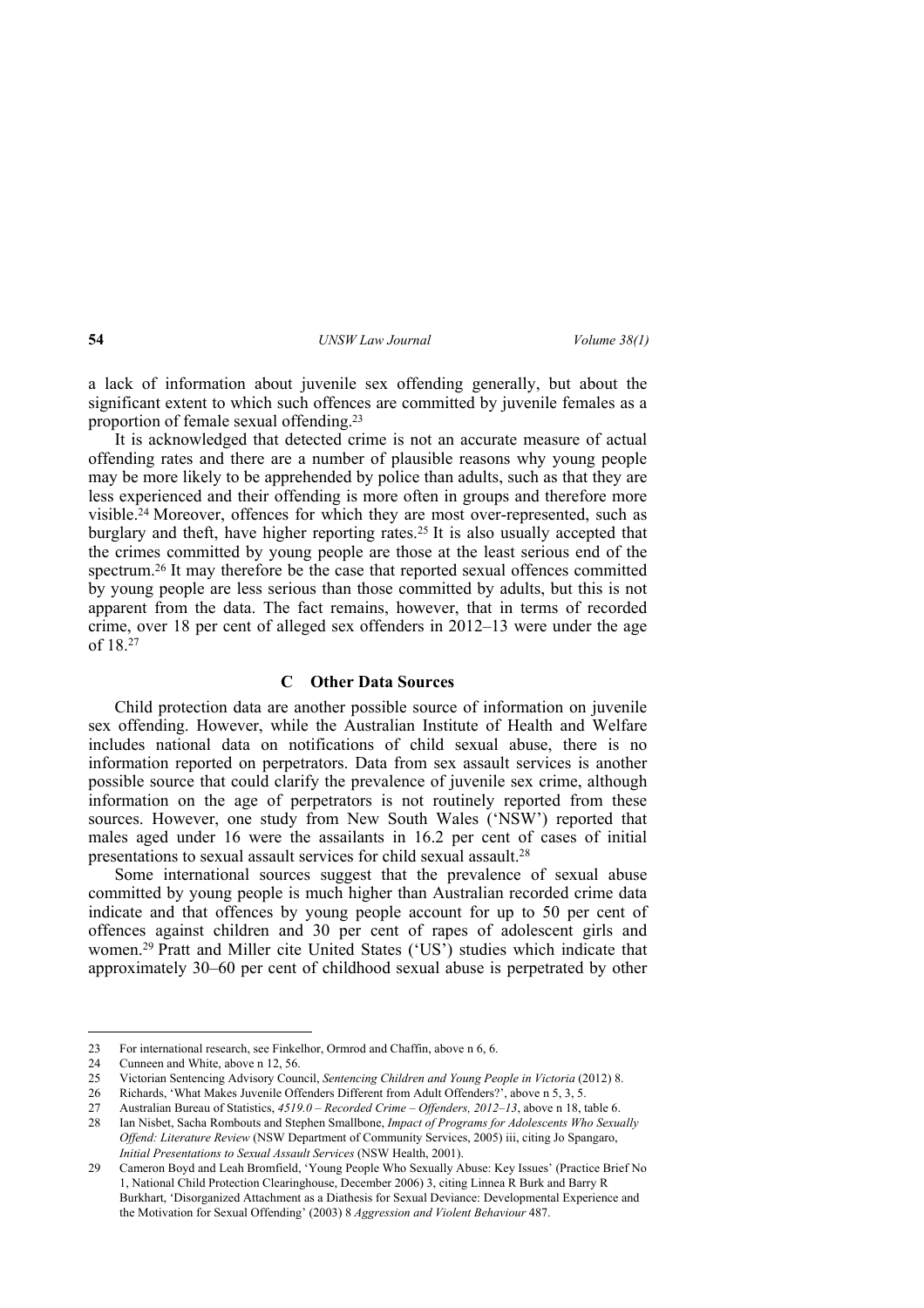children and young people. <sup>30</sup> This is supported by United Kingdom ('UK') national surveys which have found that two-thirds of contact sexual abuse reported in respect of  $0-17$  year olds was committed by peers.<sup>31</sup>

In summary, the omission of sex offences perpetrated by juveniles from victim surveys contributes to obscuring its prevalence in Australia. Recorded crime statistics suggest that a significant proportion of sex offending (18 per cent) is committed by juveniles, even though it only accounts for a small proportion (two per cent) of juvenile offending. That juveniles account for a significant proportion of sex offending is supported by international data. The next section of the paper examines how the criminal law has approached the criminal responsibility of juvenile sex offenders.

## **III THE CRIMINAL LAW AND YOUNG SEX OFFENDERS**

The substantive criminal law has adopted complex and at times contradictory responses to young sex offenders. The perennial problem in sexual offences of what is and is not consensual<sup>32</sup> is compounded by questions about the age of criminal responsibility, the age of consent and the appropriate boundaries of the criminal law. The traditional age of criminal responsibility at common law was seven, although children as young as six years of age were imprisoned in Australia until the middle of the  $19<sup>th</sup>$  century.<sup>33</sup> Between the ages of seven and 14, the principle of *doli incapax* operated, so that a child under 14 could only be found criminally responsible if the prosecution could prove that he or she had the capacity to know that their conduct was wrong.  $34$  The common law also presumed that a male under the age of 14 was incapable of sexual penetration.<sup>35</sup> At the same time, the law prescribed an age of consent, the minimum age at which a person was competent to consent to sexual acts. In 13<sup>th</sup> century England this was 12 but by the end of the  $19<sup>th</sup>$  century it was  $16<sup>36</sup>$  and in some Australian states it was raised to 18.<sup>37</sup> While the age of consent has traditionally been

<sup>30</sup> Russell Pratt and Robyn Miller, *Adolescents with Sexually Abusive Behaviours and Their Families* (Victorian Government Department of Human Services, 2012) 7. Others have suggested the prevalence is between 40 and 90 per cent: Wendy O'Brien, *Australia's Response to Sexualised or Sexually Abusive Behaviour in Children and Young People,* above n 4, 5.

<sup>31</sup> Lorraine Radford et al 2011, *Child Abuse and Neglect in the UK Today* (National Society for the Prevention of Cruelty to Children, 2011) 88. Note the Crime Survey for England and Wales (formerly the British Crime Survey) only asks about victimisation in the last 12 months; it now includes victims aged 10–15 but provides no specific information about sex offences.

<sup>32</sup> For a recent review, see Kate Warner, 'Setting the Boundaries of Child Sexual Assault: Consent and Mistake as to Age Defences' (2013) 36 *Melbourne University Law Review* 1009.

<sup>33</sup> Cunneen and White, above n 12, 5.

<sup>34</sup> For discussion, see Gregor Urbas, 'The Age of Criminal Responsibility' (Trends and Issues in Crime and Criminal Justice No 181, Australian Institute of Criminology, 2000).

<sup>35</sup> *R v Groombridge* (1836) 7 C&P 582.

<sup>36</sup> Matthew Waites, *The Age of Consent: Young People, Sexuality and Citizenship* (Palgrave Macmillan, 2005) 63, 68.

<sup>37</sup> See Warner, above n 32, for discussion.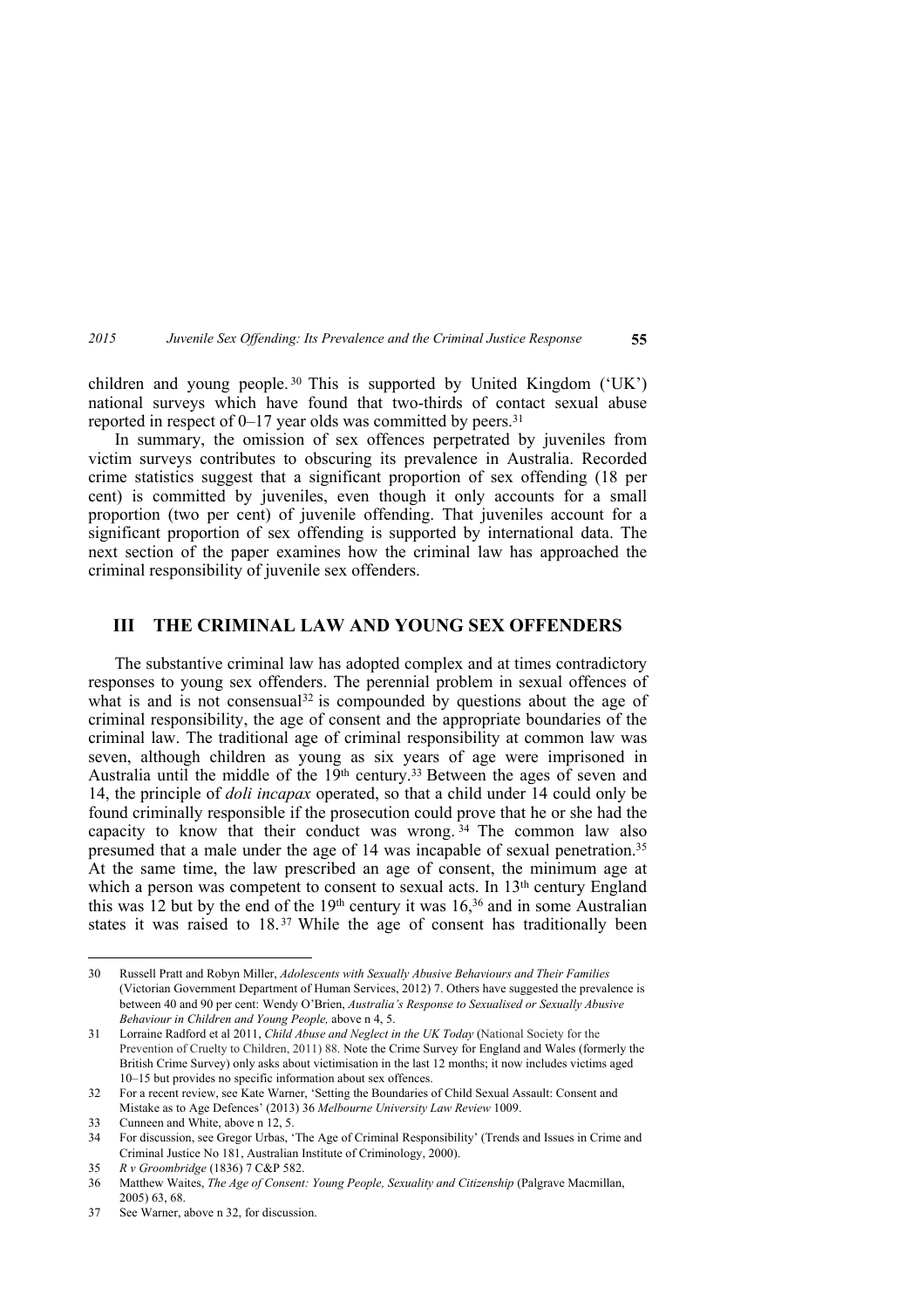justified in terms of protecting young people from predatory sexual exploitation by adults, it was also about the regulation of teenage sexual activity, with prosecutions in some jurisdictions of young men who were themselves under the age of consent and of under-age girls for aiding and abetting.<sup>38</sup>

Modern law in the second decade of the  $21<sup>st</sup>$  century retains many vestiges of the old common law. In Australia, the Commonwealth, states and territories have progressively legislated to adopt a standardised minimum age of criminal responsibility of 10 and there are varying formulations of the *doli incapax* presumption for children aged from 10 to 14.39 The minimum age of criminal responsibility is now 10 in the UK, but is higher in many other countries; for example, it is 12 in Canada, 13 in France and 14 in Germany.40 The conclusive presumption that a male under the age of 14 is incapable of having sexual intercourse has been abolished or significantly reduced (for example, in Tasmania it has been reduced to apply only to a male under the age of seven). The age of consent is now 16 in most Australian jurisdictions, $41$  although there are significant differences in the availability of similar age consent defences. The most common position is for a permissible age differential of two years, provided the under-age person is at least 12.<sup>42</sup>

The availability of a similar age consent defence in cases of consensual sex between adolescents is controversial. Rather than liberalising the laws which criminalise the sexual conduct of consenting teenagers, some jurisdictions have preferred to leave the matter to be determined by prosecutorial discretion.43 There are strong arguments of principle against such a position. There is evidence that a considerable proportion of adolescents and teenagers under the age of consent engage in consensual sexual acts and that criminalising such behaviour is an inappropriate response which can have negative consequences in terms of inhibiting access to and the provision of health care and contraception. Relying upon prosecutorial discretion to remedy the overreach of the criminal law is

<sup>38</sup> Kate Sutherland, 'From Jailbird to Jailbait: Age of Consent Laws and the Construction of Teenage Sexualities' (2003) 9 *William and Mary Journal of Women and the Law* 313. As Waites explains, the conceptual basis on which the current age of consent is founded is 'deeply problematic': Waites, above n 36, 211.

<sup>39</sup> See Urbas, above n 34; Richards, 'What Makes Juvenile Offenders Different from Adult Offenders?', above n 5.

<sup>40</sup> Neal Hazel, Youth Justice Board for England and Wales, *Cross-national Comparison of Youth Justice* (2008) UK Ministry of Justice, 30–1 <http://yjbpublications.justice.gov.uk/Resources/Downloads/ Cross\_national\_final.pdf>.

<sup>41</sup> See *Criminal Code Act Compilation Act 1913* (WA) app B sch item 321(1); *Crimes Act 1958* (Vic) s 45(1); *Crimes Act 1900* (NSW) s 66C; *Criminal Code Act 1899* (Qld) sch 1 items 210, 215; *Criminal Code Act 1983* (NT) sch 1 item 127; *Crimes Act 1900* (ACT) s 55(2). In South Australia and Tasmania, the age of consent is 17: see *Criminal Law Consolidation Act 1935* (SA) s 49; *Criminal Code Act 1924*  (Tas) sch 1 item 124. Note that the age of consent for sodomy in Queensland is 18: *Criminal Code Act 1899* (Qld) sch 1 item 208.

<sup>42</sup> See Warner, above n 32, for a more detailed discussion.

<sup>43</sup> NSW, Queensland, Western Australia and the Northern Territory do not have a similar age consent defence, while the other Australian jurisdictions (Victoria, South Australia, Tasmania and the ACT) do: see ibid 1015.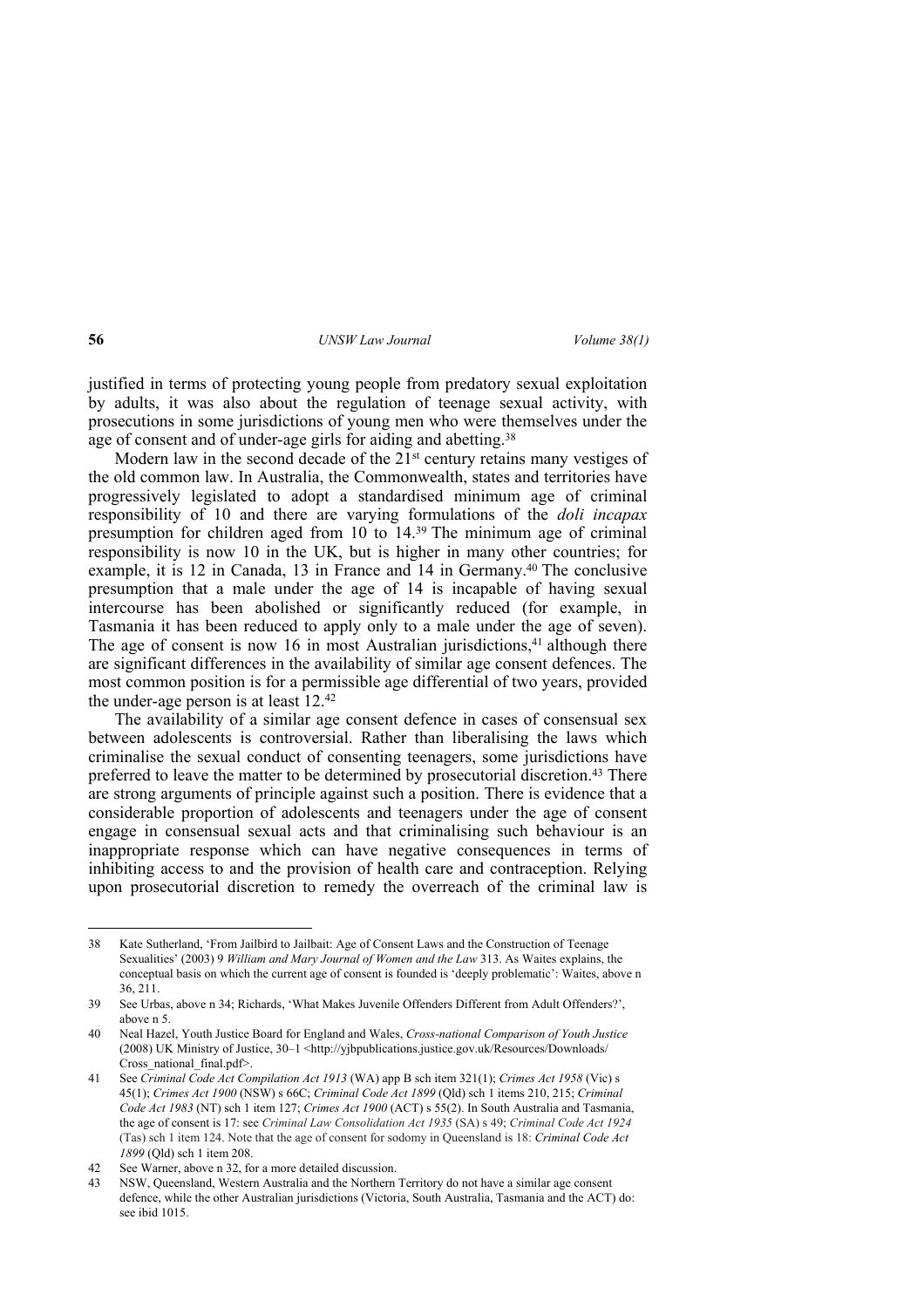contrary to the rule of law.44 Determining who is the offender and who is the victim is also difficult in the context of consensual teenage sex.45 On the other hand, the criminal law has an important role in protecting young and vulnerable children from sexual exploitation and abuse. Drawing the line between childhood play or consensual teenage sex on the one hand and sexual exploitation or abuse on the other can be difficult.

## **IV THE LEGAL FRAMEWORK OF THE JUVENILE JUSTICE SYSTEM**

In general the law treats children who offend differently from adults. In accordance with the United Nations' *Standard Minimum Rules for the Administration of Juvenile Justice* ('Beijing Rules'), all Australian jurisdictions have sets of laws specifically applicable to the administration of juvenile justice which are designed to meet the varying needs of juvenile offenders whilst protecting their basic rights. Similar to international trends in the common law world, the youth justice system has experienced an ideological shift from a 'welfare model', with an emphasis on the needs of the young person and rehabilitation and treatment, to a justice model, with more focus on accountability and proportionate punishment.46 However, this shift has only been partial and court practices and legislative sentencing principles suggest a continued interest in a rehabilitative approach.47 Moreover, diversionary practices aligned with restorative justice have had a strong influence on juvenile justice policy and practice<sup>48</sup> so that

<sup>44</sup> J R Spencer, 'The *Sexual Offences Act 2003*: (2) Child and Family Offences' [2004] *Criminal Law Review* 347, 354.

<sup>45</sup> For a recent comment, see Tessa Akerman, 'South Australian District Court Judge Paul Muscat Questions Why "Only Boys" Are Charged with Underage Sex', *Adelaide Advertiser* (online), 29 May 2014  $\langle$ http://www.adelaidenow.com.au/news/south-australia/south-australian-district-court-judge-paul-muscatquestions-why-only-boys-are-charged-with-underage-sex/story-fni6uo1m-1226934612872>.

<sup>46</sup> A notable exception is Victoria's 'dual track' system, whereby a court can order that 18–20 year old offenders serve their custodial sentence in a youth justice centre instead of an adult prison if it determines the young person has reasonable prospects for rehabilitation, is particularly impressionable, immature or likely to be subjected to undesirable influences in an adult prison: *Sentencing Act 1991* (Vic) s 32.

<sup>47</sup> Bouhours and Daly, above n 7, 373; Sumitra Vignaendra and Graham Hazlitt, *The Nexus between Sentencing and Rehabilitation in the Children's Court of NSW* (Judicial Commission of NSW, 2005).

<sup>48</sup> For discussion, see Don Weatherburn, Andrew McGrath and Lorana Bartels, 'Three Dogmas of Juvenile Justice' (2012) 35 *University of New South Wales Law Journal* 779. For a critique, see Kelly Richards and Murray Lee, 'Beyond the "Three Dogmas of Juvenile Justice": A Response to Weatherburn, McGrath and Bartels' (2013) 36 *University of New South Wales Law Journal* 839.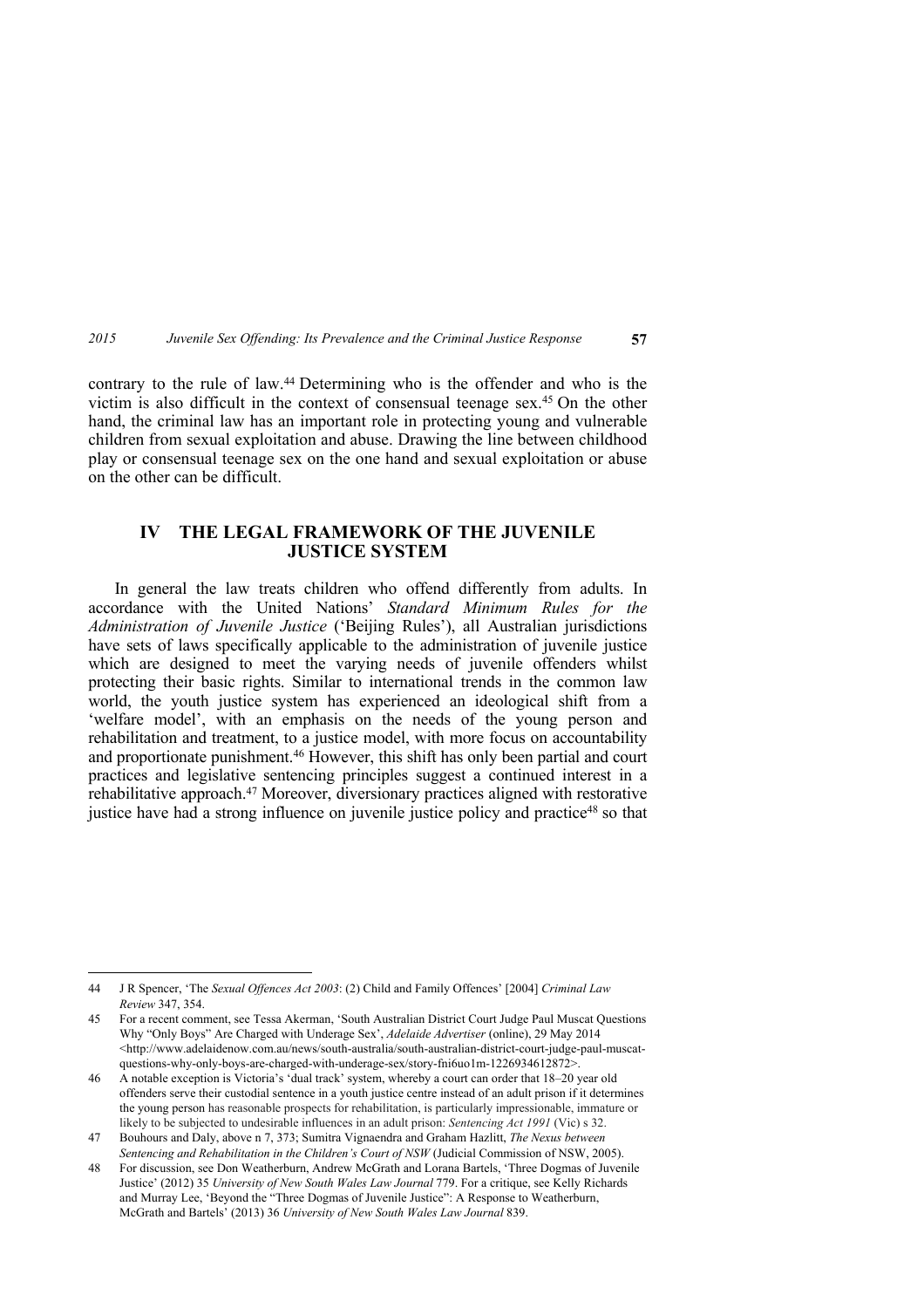current juvenile justice frameworks include elements of welfare, justice and restorative justice models.<sup>49</sup>

### **A Diversion**

### *1 Cautions*

In accordance with article 40.3 of the *Convention on the Rights of the Child* ('CROC') and rule 11 of the *Beijing Rules*, which create a preference for diversion over formal judicial proceedings, there is a strong emphasis on diversion in each of the Australian jurisdictions. Police cautioning is one of the main methods used to divert young people away from more formal processing. Cautioning may be informal or formal and may be regulated by legislation or administrative guidelines. <sup>50</sup> In Victoria, for example, where cautions are governed by operational instructions rather than legislation, police will only consider a caution for sexual or related offences in exceptional circumstances and will obtain advice as to suitability from the Manager of the Sexual Crimes Squad.<sup>51</sup> A formal caution typically involves an admission by the offender and a warning given by a police officer to the young offender at the police station in the presence of a family member. Cautioning rates differ between jurisdictions and national data are not available. Moreover, informal cautions are not reflected in police cautioning data. In Victoria, for example, in 2009–10, about 25 per cent of young alleged offenders processed by the police received a formal caution.<sup>52</sup>

To continue using Victoria as an example, the most common alleged offence was theft from shops (57.7 per cent) while sex offences accounted for 5.8 per cent of alleged offences.53 Daly et al's South Australian archival study of youths charged with sexual offences and finalised between 1995 and 2001 revealed that 10 per cent of cases were dealt with by caution. <sup>54</sup> These figures are now somewhat dated but this appears to be the only Australian study which charts the flow of juvenile sex offences through the criminal justice system.

<sup>49</sup> Victorian Sentencing Advisory Council, *Sentencing Children and Young People in Victoria*, above n 25, 23. Note that the justice/welfare dichotomy has been widely criticised as sterile and inadequate to explain changes to the system of juvenile justice: see Cunneen and White, above n 12, 109–113 for an overview. For a recent discussion of some of the challenges associated with a restorative justice approach, including the potential for revictimisation, see Jacqueline Joudo Larsen, 'Restorative Justice in the Australian Criminal Justice System' (Research and Public Policy Series No 127, Australian Institute of Criminology, 2014).

<sup>50</sup> Weatherburn, McGrath and Bartels, above n 48.

<sup>51</sup> Victorian Sentencing Advisory Council, *Sentencing Children and Young People in Victoria*, above n 25, 29.

<sup>52</sup> Ibid.

<sup>53</sup> Ibid 32.

<sup>54</sup> Daly et al, *South Australia Juvenile Justice and Criminal Justice Technical Report No* 3, above n 8, 47.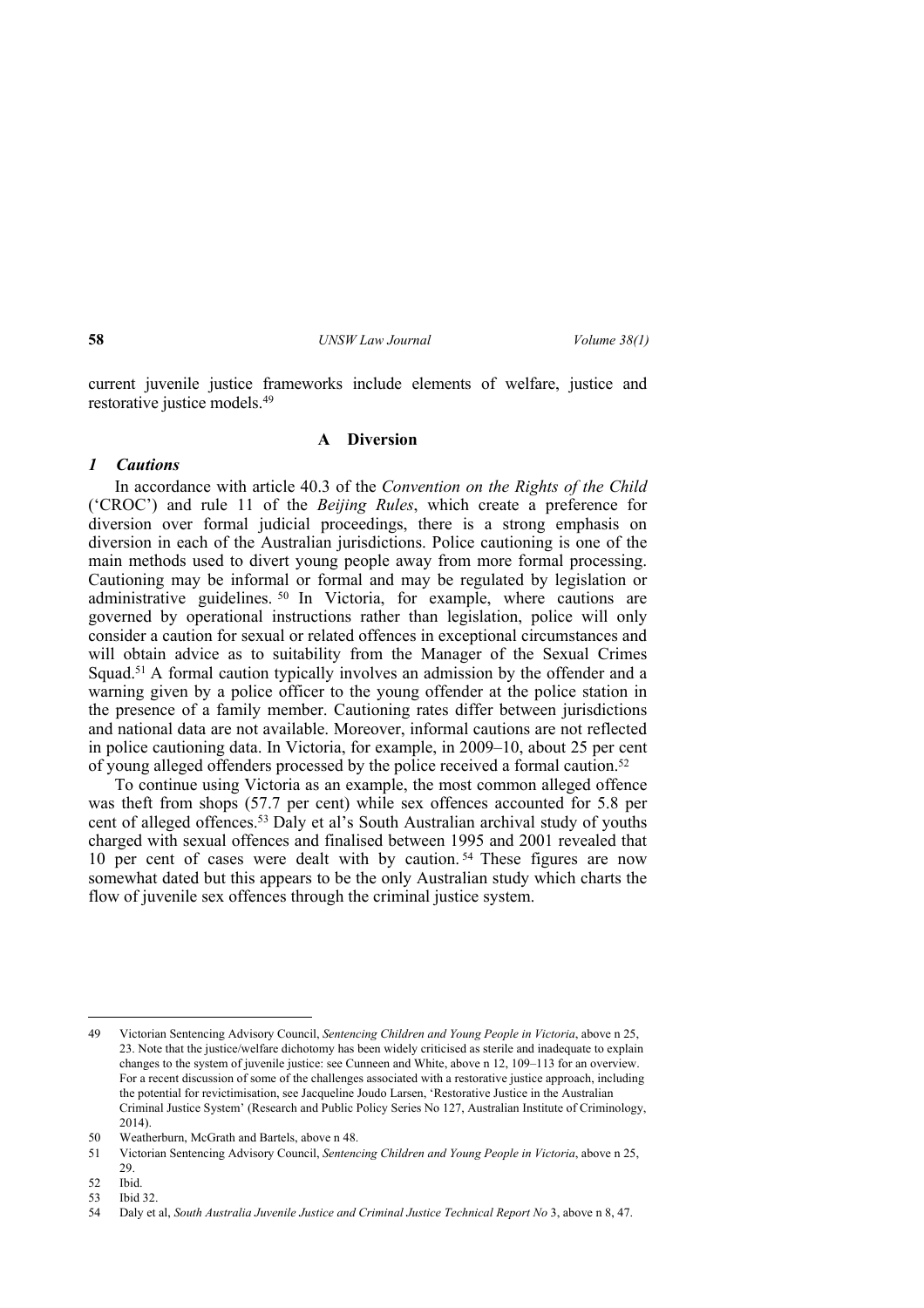#### *2 Youth/Juvenile Conferences*

The development of juvenile conferencing in Australia has been influenced by New Zealand's family group conference model and by restorative justice theory. Most jurisdictions have legislated for diversionary conferences. <sup>55</sup> Typically the decision to refer a matter to court or a conference is made by a police officer. Victoria is an exception, as its Youth Justice Group Conferencing Program only takes referrals from the Children's Court of Victoria. This is a presentence restorative justice option which allows the court to defer sentence of a child for up to four months to enable a group conference to occur.<sup>56</sup>

The form of conference is basically the same in each jurisdiction, although there are jurisdictional differences in the kinds of offences that are conferenced, the volume of activity that is engaged in through conferencing, the upper limit on conference outcomes and other differences.57 In NSW and Western Australia, most sexual offences cannot be referred to a conference. <sup>58</sup> In some other jurisdictions, by contrast, it is theoretically possible for serious sexual offences to be referred.59 For example, in Tasmania, the police can refer rape or aggravated sexual assault to a conference if the alleged offender is under the age of 14, and indecent assault and sexual intercourse with a young person can be referred to a conference in all cases.<sup>60</sup> However, in practice, it is unusual for sex offences cases to be referred for conferencing. In fact, South Australia appears to be the only Australian jurisdiction to routinely refer juveniles charged with sexual offences to a conference. Indeed, Daly et al claimed that very few countries in the world do so,<sup>61</sup> although 20 per cent of young people in their study who were charged with a sex offence were dealt with by referral to a conference.

Daly et al compared the outcomes of court and conferences and concluded that conferences have the 'potential to offer victims a greater degree of justice than court' <sup>62</sup> and that the conference penalty regime may produce better outcomes for the offender and the community.<sup> $63$ </sup> Daly's findings suggested that conference outperformed courts on measures relating to the victim. These

<sup>55</sup> See Weatherburn, McGrath and Bartels, above n 48.

<sup>56</sup> *Children, Youth and Families Act 2005* (Vic) s 414. Another diversionary program which police can recommend to the court is the Ropes Program; 'Right Step' and 'GRIPP' are other geographically restricted programs: for description see Victorian Sentencing Advisory Council, Victorian Sentencing Advisory Council, *Sentencing Children and Young People in Victoria*, above n 25, 33–5.

<sup>57</sup> Kelly Richards, 'Police-Referred Restorative Justice for Juveniles in Australia' (Trends and Issues in Crime and Criminal Justice No 398, Australian Institute of Criminology, 2010).

<sup>58</sup> See, eg, *Young Offenders Act 1994* (WA) s 25, which states that a matter cannot be referred to a juvenile justice team if it is a prescribed offence. Prescribed offences include indecent assault: sch 2.

<sup>59</sup> See Richards, above n 57, 3–4, 7.

<sup>60</sup> *Youth Justice Act 1997* (Tas) ss 9(1), 3 (definition of 'offence').

<sup>61</sup> Daly et al, *South Australia Juvenile Justice and Criminal Justice Technical Report No* 3, above n 8, 11.

<sup>62</sup> Ibid 64. See also Kathleen Daly, 'Setting the Record Straight and a Call for Radical Change: A Reply to Annie Cossins on "Restorative Justice and Child Sex Offences"' (2008) 48 *British Journal of Criminology* 557, 561.

<sup>63</sup> Daly et al, *South Australia Juvenile Justice and Criminal Justice Technical Report No 3*, above n 8, 64. See also Kathleen Daly, 'Restorative Justice and Sexual Assault: An Archival Study of Court and Conference Cases' (2006) 46 *British Journal of Criminology* 334, 352.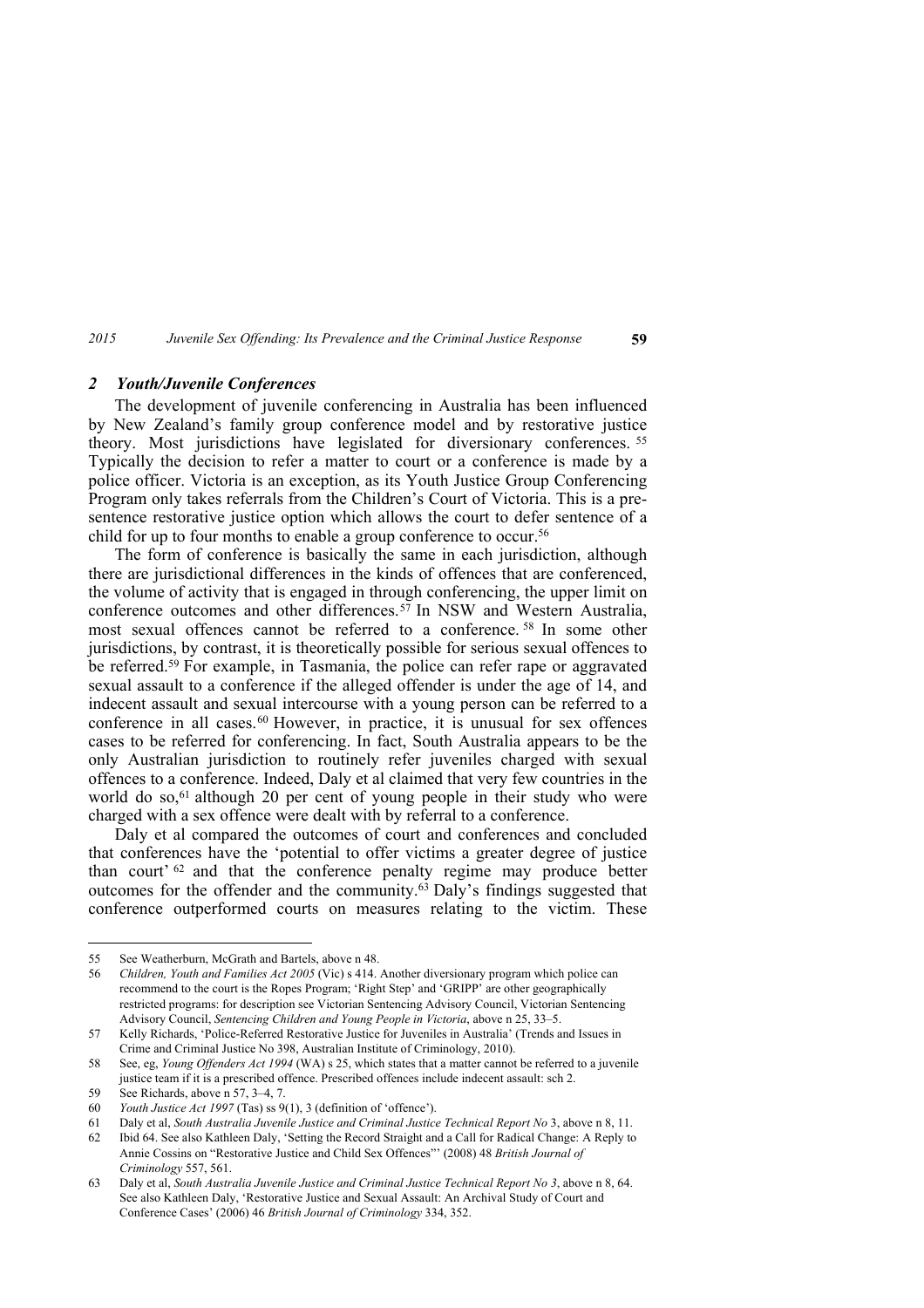findings are in turn supported by the finding that conference cases had a greater likelihood of an admission of the offence (which provided some degree of vindication) whereas the charges in half the court cases were dismissed or withdrawn, with the potential for victim disappointment, disillusionment or anger. Findings supporting the claim that conference cases produced better outcomes for the community were that first-time offenders were more likely to be referred to a specialist counselling program (Mary Street) and less likely to reoffend. 64 However, her claims have been challenged by Cossins, who contests the potential of restorative justice processes to produce superior outcomes for victims, and argues instead for radical reforms to the trial process.<sup>65</sup>

### **B The Children's Court**

## *1 The Children's Court's Jurisdiction over Sexual Offences*

Specialised children's courts (variously designated as the 'Children's Court', 'Youth Court' or 'Juvenile Court') are modified courts of summary jurisdiction with enlarged powers to deal with matters summarily. Typically, their jurisdiction covers most but not all criminal offences committed by young people under the age of 18 (except in Queensland, where the cut-off is  $17$ ).<sup>66</sup> In NSW, the Children's Court has jurisdiction over sexual assault (that is, rape), <sup>67</sup> aggravated indecent assault and indecent assault, but not over the most serious sexual offences, such as aggravated sexual assault<sup>68</sup> or assaults with intent to have sexual intercourse.<sup>69</sup> In Victoria, the Children's Court has jurisdiction over all sexual offences70 unless the Court considers that the matter is unsuitable to be dealt with summarily given the existence of exceptional circumstances. <sup>71</sup> In Queensland, the Children's Court has jurisdiction over rape, or carnal knowledge of a child under 12.72 In South Australia, the Youth Court has broad jurisdiction, although a youth may be dealt with in the same manner as an adult if the Court so determines because of the gravity of the offence.73 According to Bouhours and Daly, this rarely happens; from 1999 to 2004, no sexual offences were transferred

<sup>64</sup> Kathleen Daly et al, 'Youth Sex Offending, Recidivism and Restorative Justice: Comparing Court and Conference Cases' (2013) 46 *Australian and New Zealand Journal of Criminology* 241.

<sup>65</sup> Annie Cossins, 'Restorative Justice and Child Sex Offences: The Theory and the Practice' (2008) 48 *British Journal of Criminology* 359.

<sup>66</sup> *Juvenile Justice Act 1992* (Qld) sch 4 (definition of 'child').

<sup>67</sup> *Crimes Act 1900* (NSW) s 61I: sexual intercourse without consent; aggravated sexual assault is sexual intercourse without consent in the aggravating circumstances listed in the section: s 61J.

<sup>68</sup> *Crimes Act 1900* (NSW) s 61J.

<sup>69</sup> *Children (Criminal Proceedings) Act 1987* (NSW) ss 28, 3 (definition of 'serious children's indictable offence').

<sup>70</sup> *Children, Youth and Families Act 2005* (Vic) s 516.

<sup>71</sup> *Children, Youth and Families Act 2005* (Vic) s 356(3)(b). It is rare for the Children's Court to decline to hear the matter and decisional law suggests that the Court should only relinquish its jurisdiction sparingly and with great reluctance: Victorian Sentencing Advisory Council, *Sentencing Children and Young People in Victoria*, above n 25, 43.

<sup>72</sup> *Juvenile Justice Act 1992* (Qld) s 99, sch 4 (definition of 'Supreme Court offence'); *District Court of Queensland Act 1967* (Qld) s 61. See also *Criminal Code 1899* (Qld) ss 215, 349.

<sup>73</sup> *Young Offenders Act 1993* (SA) s 17.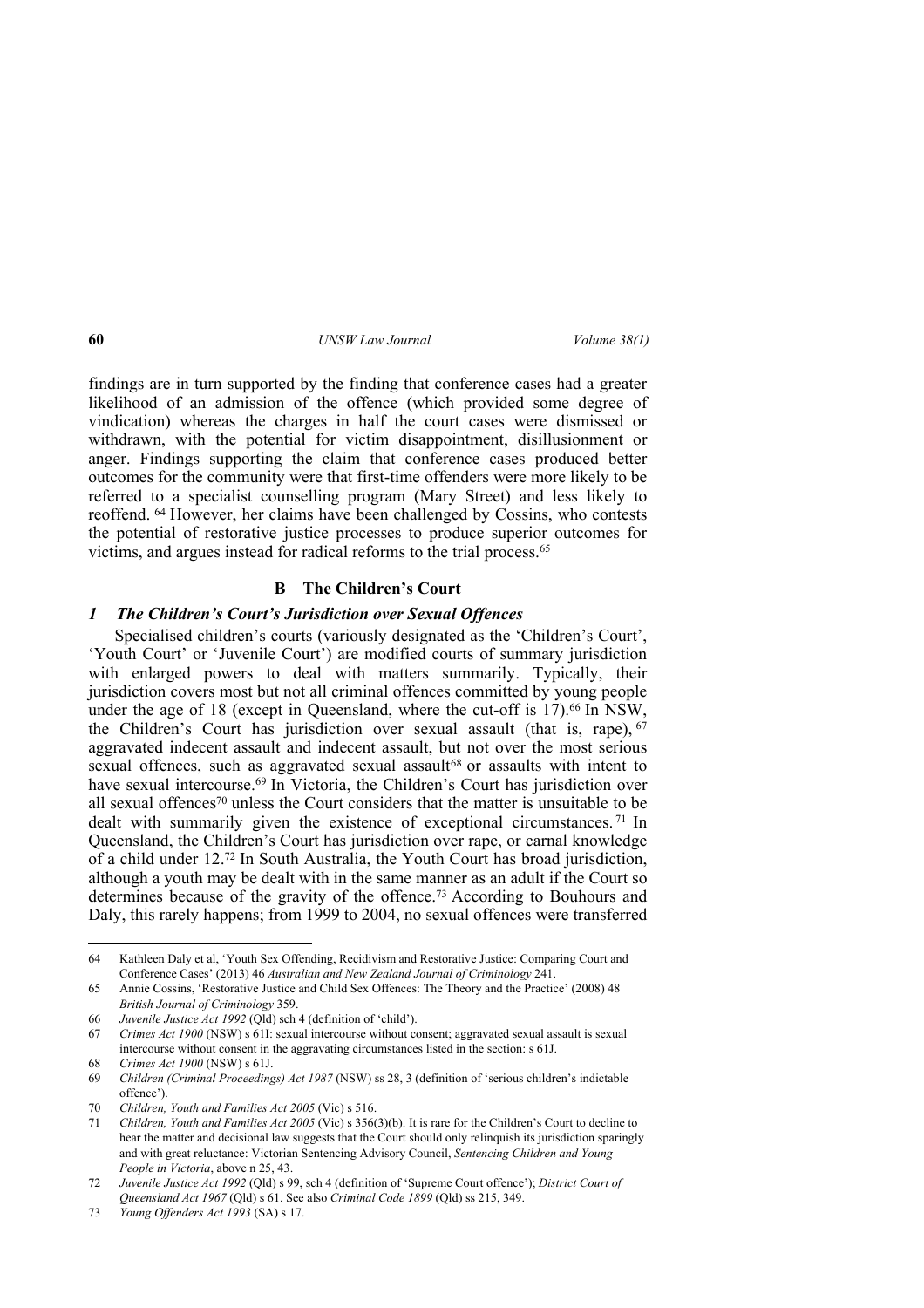from the Youth Court to an adult court.74 The Western Australian Children's Court has exclusive jurisdiction to hear and determine offences committed by a child.75 In Tasmania, serious sexual offences (such as rape and aggravated sexual assault) must be dealt with in the Supreme Court where the offender is at least 14 years of age.76 In the Australian Capital Territory ('ACT'), the jurisdiction of the Children's Court extends to any offence not carrying a maximum penalty of life imprisonment, 77 while the Northern Territory Youth Justice Court has jurisdiction over 'all charges in respect of summary offences or indictable offences allegedly committed by a youth'.78 It should be noted that regardless of the jurisdiction of children's courts, young persons may elect to have some indictable offences determined by a jury,79 but it seems that this happens very rarely, at least in Victoria.<sup>80</sup>

To summarise the above discussion, children's courts in Australia have a broad jurisdiction to try offences, including sexual offences. In Tasmania, however, charges of rape are outside the jurisdiction of the juvenile justice system, at least for defendants over 14, and more serious rapes are excluded in NSW.

## *2 Attrition of Cases in the Children's Courts*

The problem of the gap between the large number of cases of sexual assault reported to the police and the small number resulting in conviction is one which the criminal justice system has struggled to address for decades in many Western countries.81 While attrition seems greatest at the police stage, it is also high once cases get to court.82 In the discussion of this issue the focus tends to be on cases where the accused is an adult but it is likely that the same phenomenon applies in relation to juvenile accused.

The table below presents Australian Children's Courts' data on the finalisation of defendants whose cases were adjudicated or withdrawn, where the principal offence was a sexual offence, in comparison with finalisation for all offences in total and in comparison with adult defendants in the higher courts.

<sup>74</sup> Bouhours and Daly, above n 7, 376.

<sup>75</sup> *Children's Court of Western Australia Act 1988* (WA) s 19.

<sup>76</sup> *Youth Justice Act 1997* (Tas) s 161: jurisdiction of the Youth Justice Division of the Magistrates Court includes all indictable offences that are not prescribed offences (defined in s 3). The range of prescribed offences is more limited for offenders under the age of 14.

<sup>77</sup> *Magistrates Court Act 1930* (ACT) s 288(1).

<sup>78</sup> *Youth Justice Act* (NT) s 52(1)(a).

<sup>79</sup> Australian Institute of Criminology, *Juvenile Court System* (11 November 2013) <http://www.aic.gov.au/ criminal\_justice\_system/courts/juvenile.html>.

<sup>80</sup> Victorian Sentencing Advisory Council, *Sentencing Children and Young People in Victoria*, above n 25, 42.

<sup>81</sup> Jennifer Temkin and Barbara Krahé, *Sexual Assault and the Justice Gap: A Question of Attitude* (Hart Publishing, 2008) 9; Kathleen Daly and Brigitte Bouhours, 'Rape and Attrition in the Legal Process: A Comparative Analysis of Five Countries' (2010) 39 *Crime and Justice: A Review of Research* 565, 568.

<sup>82</sup> Temkin and Krahé, ibid 18; Daly and Bouhours, ibid 568.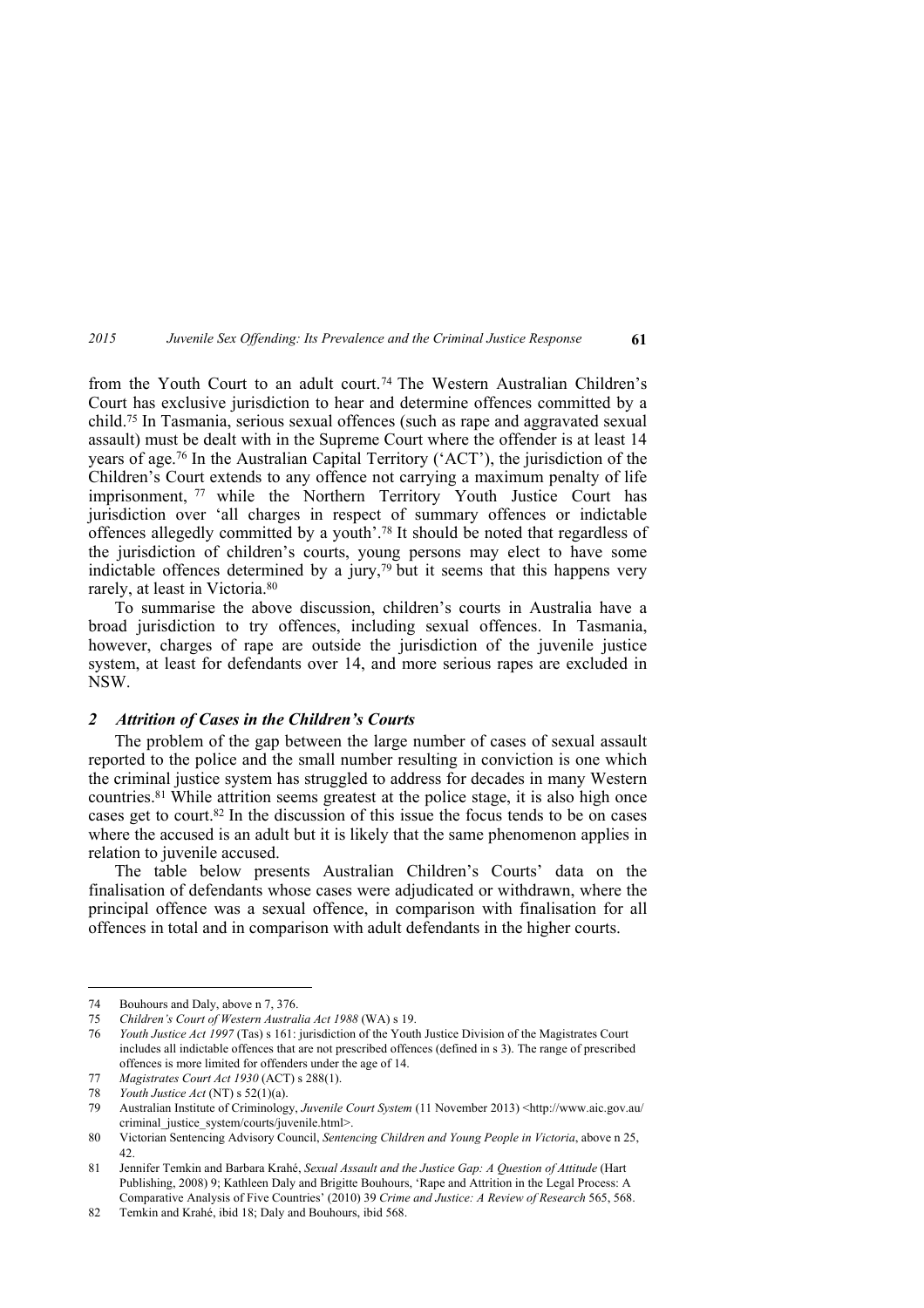|                              | Acquitted<br>$(\%)$ | Proven guilty<br>$(\%)$ | Total adjudicated<br>$(\%)$ | Withdrawn<br>$(\%)$ | Total* (%) |
|------------------------------|---------------------|-------------------------|-----------------------------|---------------------|------------|
| Children's<br>Courts         |                     |                         |                             |                     |            |
| Sex offences<br>$(n=574)$    | 10.5                | 50                      | 60.5                        | 21.4                | 81.9       |
| All offences<br>$(n=33,605)$ | 3.9                 | 78.9                    | 82.9                        | 9.6                 | 92.5       |
| <b>Higher Courts</b>         |                     |                         |                             |                     |            |
| Sex offences<br>$(n=2,879)$  | 17.7                | 62.4                    | 80.1                        | 18.9                | 99         |
| All offences<br>$(n=15,473)$ | 7.5                 | 78.5                    | 86.1                        | 12.5                | 98.6       |

Table 2: Defendants finalised, principal offence by method of finalisation, Children's Courts and Higher Courts, 2011–12

Source: Australian Bureau of Statistics, *4513.0 – Criminal Courts, Australia, 2011–12* (14 February 2013), Children's Courts Australia table 5, Higher Courts table 5 <http://www.abs.gov.au/AUSSTATS/abs@.nsf/ Lookup/4513.0Main+Features12011-12?OpenDocument>.

\* total less than 100% because it includes other non-adjudicated matters such as transfers to other courts and non-court agencies and unknown methods of finalisation.

Table 2 shows that more than one fifth of sex offence cases in the Children's Courts in 2011–1283 (21.4 per cent) were withdrawn by the prosecution. An additional 18 per cent were also not adjudicated – they were either transferred to other courts or a non-court agency, for example. The proportion of sex cases withdrawn was more than double the proportion withdrawn for all offences in total (9.6 per cent). A similar proportion of sex offence cases was withdrawn in the higher courts (18.9 per cent) but very few additional cases were finalised by non-adjudication  $($   $\leq 1$  per cent). In the Children's Courts, therefore, sex offences were more likely to result in acquittals than for offences overall, a pattern which is a common finding for sex offences generally.

In Daly's Sexual Assault Archival Study, approximately 44 per cent of the court cases (in the South Australian Children's Court) were dismissed or withdrawn.<sup>84</sup> She notes that this has implications for victims, who received no recognition of their victimisation<sup>85</sup> and for offenders, who lost the chance of being considered for treatment.<sup>86</sup> In relation to the data presented in Table 2, it is

<sup>83</sup> Comparable data were not available in the 2012–13 dataset.

<sup>84</sup> Daly, 'Setting the Record Straight and a Call for Radical Change', above n 62, 559. See also Bouhours and Daly, above n 7, 389.

<sup>85</sup> Daly, 'Setting the Record Straight and a Call for Radical Change', above n 62, 559.

<sup>86</sup> Ibid 563.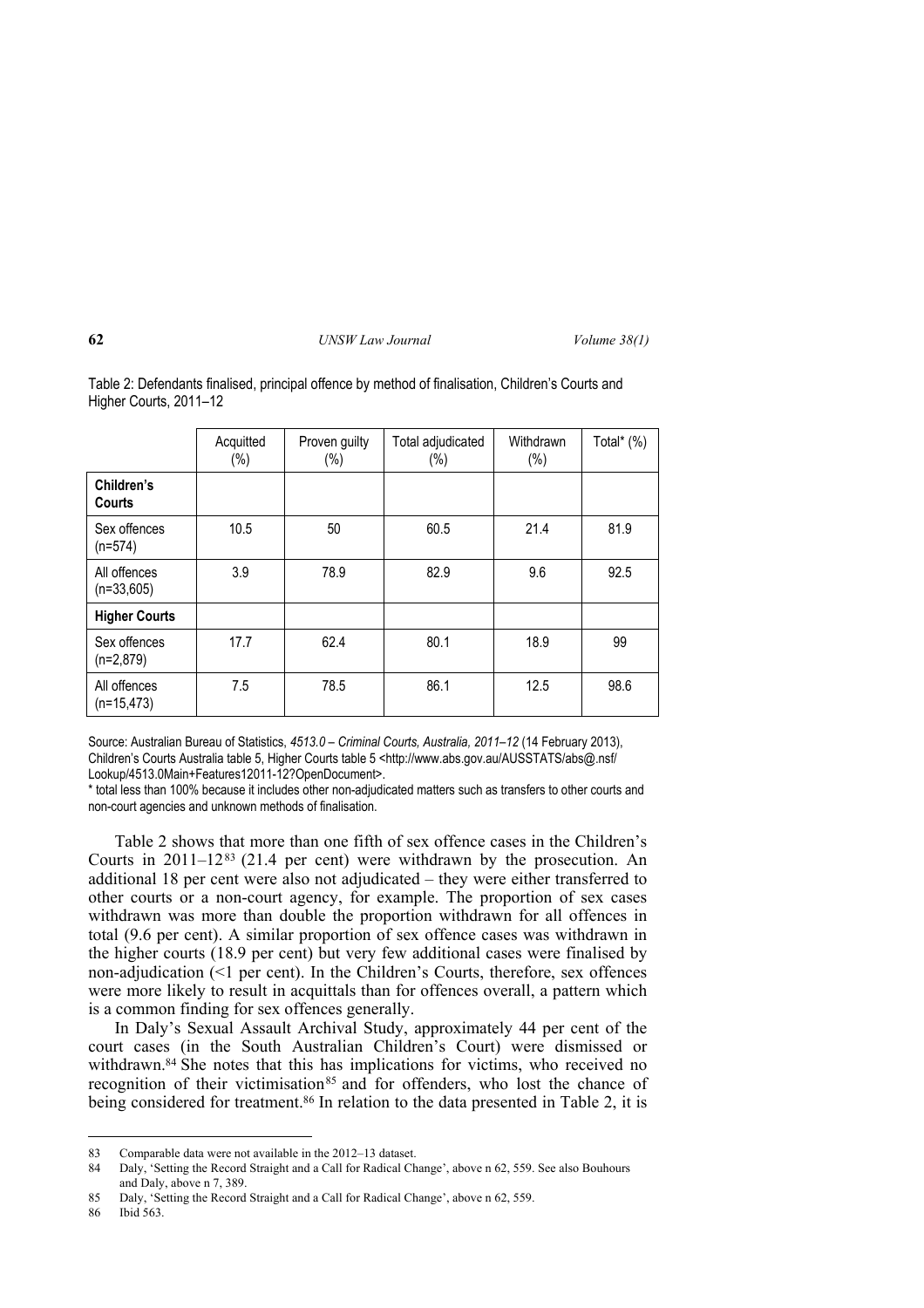not known if any of the juvenile defendants whose cases were withdrawn by the prosecution or otherwise not adjudicated did in fact receive some kind of treatment or other informal follow-up. Moreover, it is unclear if not adjudicating the matter and avoiding the possibly stigmatising effect of court proceedings is or is not in the public interest in the long term. It is likely that some of the charges involved consensual sexual activity. Prosecution agencies may therefore have determined that it would not be in the interests of justice to pursue the matter. And more generally, they may prefer a light touch approach when juveniles are charged with sex offences to avoid the implications and stigma of a conviction. Judicial attitudes may also be sympathetic to such an approach. This is supported by a 2012 ACT case, where the judge refused to convict a man who had pleaded guilty to having a consensual sexual relationship with a 13 year old girl when he was 17, noting that the 'legal and social consequences for [the offender] of recording a conviction against him in [this] case far outweigh the requirements of punishment, denunciation and deterrence, both personal and general<sup>2</sup>.<sup>87</sup>

## *3 Sentencing Options in Children's Courts*

The sentencing options available to the Children's Courts differ in type and scale from those applicable to adults. They also differ among jurisdictions. Typically they range from dismissing the charge with or without a reprimand, through fines, probation and community service, to imposing a period of detention, which may be suspended. Typically there are also provisions in relation to whether or not a conviction can be recorded and the criteria for determining this when there is a discretion. In most jurisdictions, there is a legislative hierarchy of sanctions which sets out the available penalties from the least to most punitive disposition (or vice versa). In some jurisdictions (for example, NSW and Victoria), there is a provision which prevents the court from imposing a more severe sanction if a less severe order is appropriate.88 Courts may also refer matter to a community conference in some jurisdictions.

# *4 Sentencing Purposes and Principles*

-

The relevant sentencing principles and purposes differ from the adult criminal justice system. To understand how they operate in relation to sex offences and to give context to the discussion of sentencing practice in the next

<sup>87</sup> Louis Andrews, 'No Conviction for Teen Sex', *Canberra Times* (online), 5 September 2012 <http://www.canberratimes.com.au/act-news/no-conviction-for-teen-sex-20120905- 25e8l.html#ixzz3CP7J6an0>. A Crown appeal against the sentence was rejected by the Court of Appeal: *R v CV* (2013) 233 A Crim R 67. The Court rejected the prosecution submission that the fact that the offender would become a registered child sex offender was irrelevant: at 79–81. See also Victorian Law Reform Commission, *Sex Offenders Registration*, Final Report (2012) 73–7; Sean Fewster, 'SA Lawyers Call for Teens Involved in Genuine Relationships to Be Exempt from Sex Offenders Register', *The Advertiser* (online), 25 May 2014 <http://www.adelaidenow.com.au/news/south-australia/sa-lawyers-callfor-teens-involved-in-genuine-relationships-to-be-exempt-from-sex-offenders-register/story-fni6uo1m-1226930936816>.

<sup>88</sup> *Children, Youth and Families Act 2005* (Vic) s 361; *Children (Criminal Proceedings) Act 1987* (NSW) s 33(2).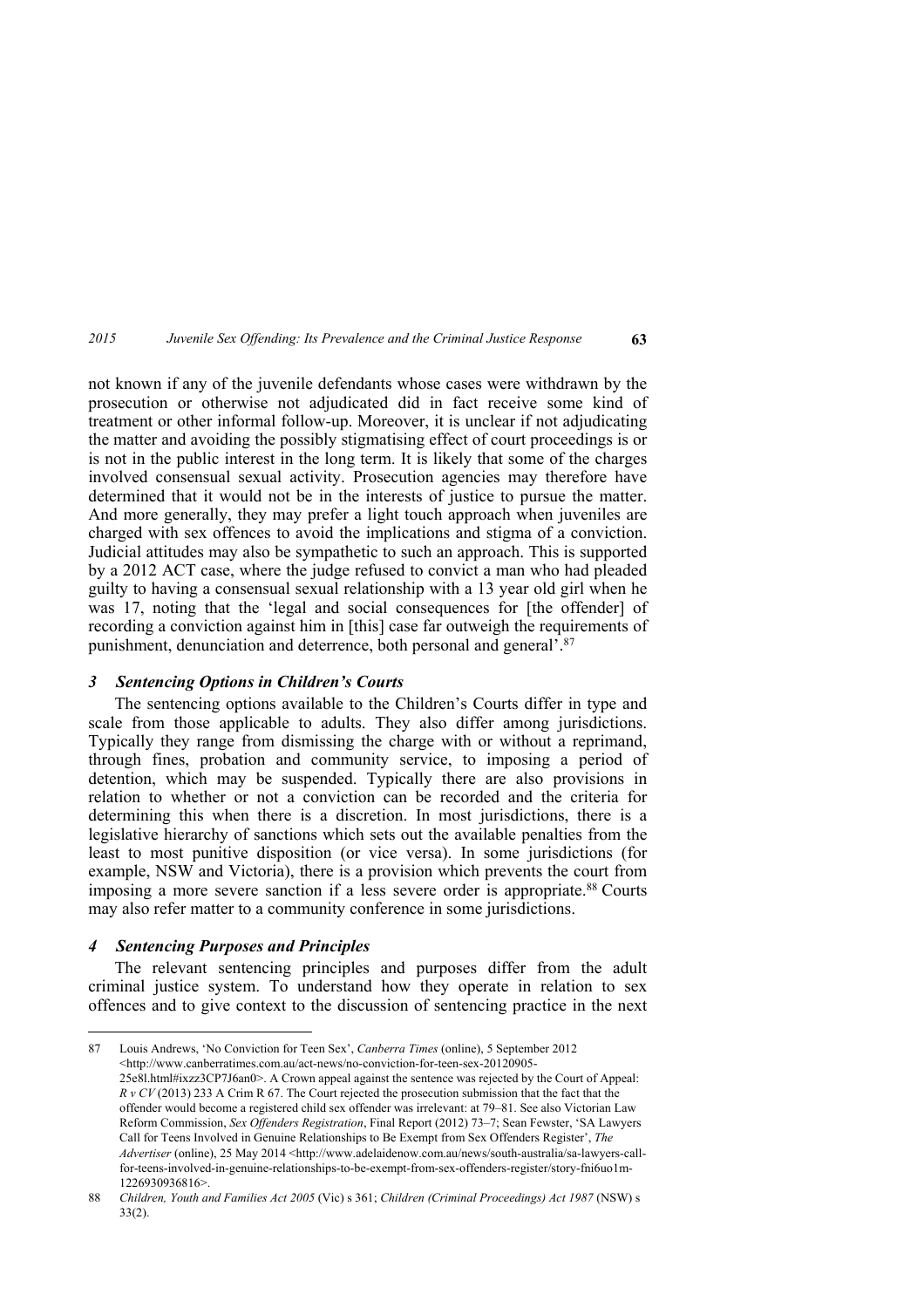section, it is necessary to explain these principles in a little detail. In the adult system, the statutory purposes of sentencing typically list one or any combination of: punishment, general and specific deterrence, denunciation, protection of the community and rehabilitation.89 By contrast, in Victoria's *Children, Youth and Families Act 2005* (the 'CYF Act') section 362(1) exemplifies the sentencing principles that the Children's Court must apply when sentencing a young offender:

- (a) the need to strengthen and preserve the relationship between the child and the child's family;
- (b) the desirability of allowing the child to live at home;
- (c) the desirability of allowing the education, training or employment of the child to continue without interruption or disturbance;
- (d) the need to minimise stigma to the child resulting from a court determination;
- (e) the suitability of the sentence to the child;
- (f) if appropriate, the need to ensure that the child is aware that he or she must bear a responsibility for any action by him or her against the law; and
- (g) if appropriate, the need to protect the community, or any person, from the violent or other wrongful acts of the child.

### *(a) Rehabilitation*

<u>.</u>

Whilst not expressly referring to rehabilitation, the first four principles' focus in section  $362(1)$  is forward-looking and rehabilitative rather than punitive. There are similar provisions in other jurisdictions.90 This justifies the assertion made by the courts that, notwithstanding any statutory changes that include acceptance of responsibility and protection of society as considerations in sentencing juveniles, rehabilitation remains a more important consideration.<sup>91</sup>

### *(b) Accepting Responsibility*

The sixth principle in section 362(1)(f) of Victoria's CYF Act, which aims to ensure the offender accepts personal responsibility for the crime, reflects the

<sup>89</sup> See, eg, *Sentencing Act 1991* (Vic) s 5(1).

<sup>90</sup> *Juvenile Justice Act 1992* (Qld) s 150(2)(c), sch 1 item 8; *Young Offenders Act 1994* (WA) ss 6(d)(iii), 7(j), (m); *Youth Justice Act 1997* (Tas) ss 5(1)(h), 5(2)(b), (d); *Young Offenders Act 1993* (SA) ss 3(1), (3); *Crimes (Sentencing) Act 2005* (ACT) s 133C(1).

<sup>91</sup> *CNK v R* (2011) 32 VR 641, 652, 662. See also cases cited by Victorian Sentencing Advisory Council, *Sentencing Children and Young People in Victoria*, above n 25, 52; *R v GDP* (1991) 53 A Crim R 112, 114 (Mathews J); *KT v The Queen* (2008) 182 A Crim R 571, 577–8 [22] (McClellan CJ at CL); *JA (A Child) v Western Australia* [2008] WASCA 70, [29]–[31]; *DPP v NOP* [2011] TASCCA 15, [41]–[42] (Evans J, Tennent and Wood JJ agreeing); *R v Lovi* [2012] QCA 24, [37]–[39]; *Owens v Young* [2013] NTSC 49, [31]; *R v CV* (2013) 233 A Crim R 67, 78 [40] (Higgins CJ, Burns and Katzmann JJ); *R v P, A; P, A v Police* [2013] SASCFC 3, [27] (Gray J).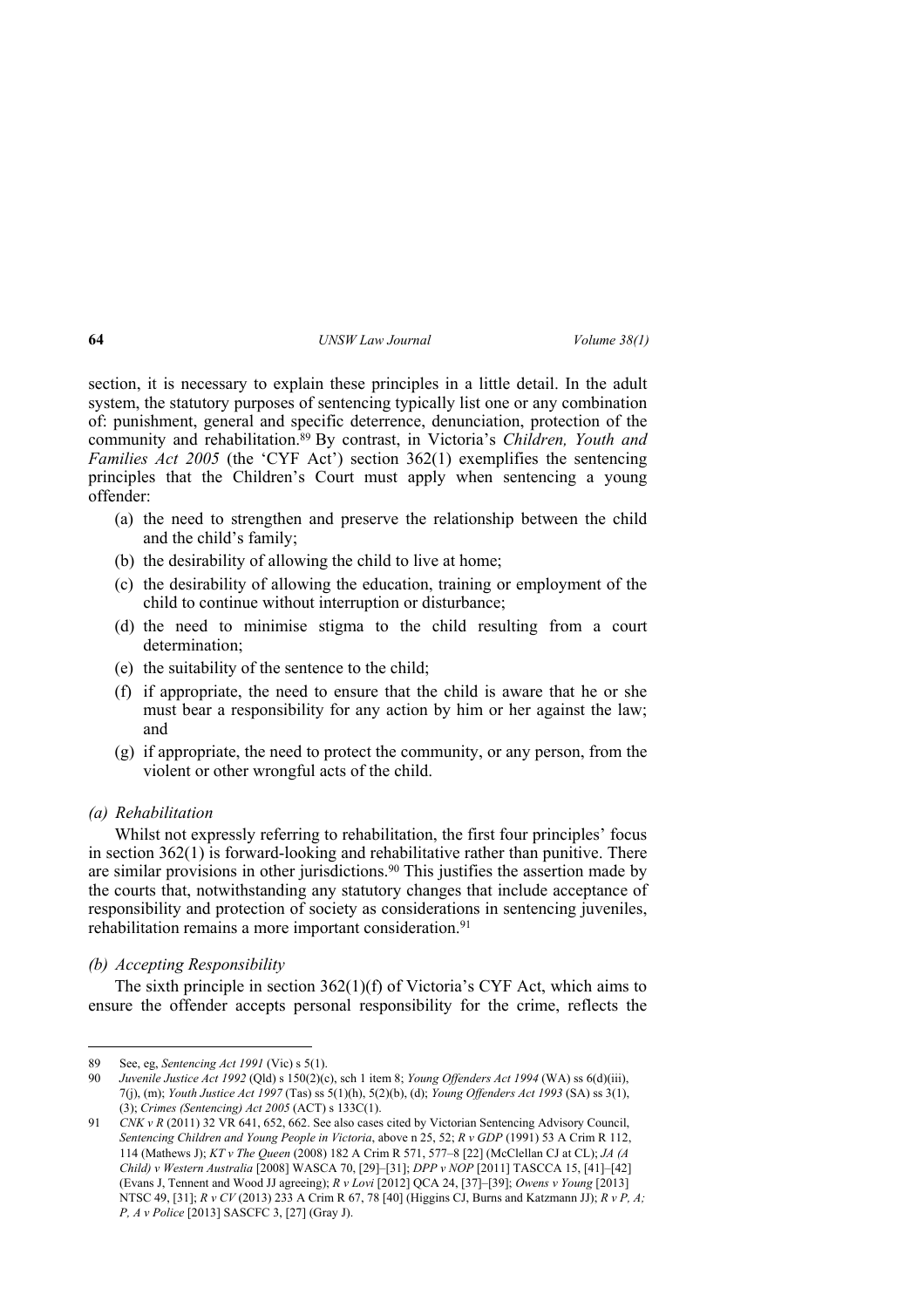influence of the justice model and is a common inclusion in Australian juvenile justice legislation.<sup>92</sup>

### *(c) Community Protection and Deterrence*

The need, where appropriate, to protect the community from the violent or other wrongful acts of the child (see section  $362(1)(g)$  above) is referred to in several jurisdictions.<sup>93</sup> These provisions are clearly concerned with the protection of the community through specific deterrence, that is, deterrence of the particular child offender.94 Presumably, protection of the community may in some cases require incapacitation of a particular child offender. Whether or not general deterrence is a relevant consideration differs between the jurisdictions. In Victoria, the Court of Appeal has emphatically rejected reliance on general deterrence in sentencing children on the basis of the construction of the CYF Act. General deterrence has been held to be 'entirely foreign' to the scheme of section 362(1) of the Act because it directs attention to what will deter, or prevent the particular child from engaging in violent or other wrongful acts.  $\frac{95}{95}$  In South Australia too, general deterrence is not a relevant consideration<sup>96</sup> unless the child is being dealt with as an adult.

In NSW, where the legislation makes no express reference to the protection of the community, it is accepted that considerations of general deterrence and punishment are relevant in sentencing juvenile offenders but are generally of less weight than rehabilitation. In *KT v The Queen*, <sup>97</sup> the Court of Criminal Appeal explained that the protection of society may require that more weight be given to retributive and deterrent elements of sentencing when a young offender conducts himself or herself as an adult and commits an offence of great violence or gravity. In Western Australia, where protection of the public is a general principle of juvenile justice, the Court of Appeal has held that although rehabilitation is a dominant consideration, both general and specific deterrence 'still have a role to play, albeit, generally, a tempered role'.98 Similarly, in the Northern Territory, Martin CJ has stated:

Rehabilitation is always a significant factor when dealing with young offenders … However, as a matter of sentencing principle and community expectation, there are times when the offending by a young person … is so serious that considerations of youth and rehabilitation must take second place to the elements of punishment, denunciation and general deterrence.<sup>99</sup>

<sup>92</sup> See, eg, *Juvenile Justice Act 1992* (Qld) sch 1 item 8(a); *Youth Justice Act 1997* (Tas) s 5(1)(a); *Young Offenders Act 1993* (SA) s 3(2)(a); *Children (Criminal Proceedings) Act 1987* (NSW) s 6(g); *Youth Justice Act* (NT) s 4(a).

<sup>93</sup> *Young Offenders Act 1993* (SA) s 3(2)(c); *Children, Youth and Families Act 2005* (Vic) s 362(1)(g); *Juvenile Justice Act 1992* (Qld) sch 1 item 1; *Youth Justice Act 1997* (Tas) s 5(1)(c).

<sup>94</sup> *CNK v The Queen* (2011) 32 VR 641, 644 [10] (Maxwell P, Harper JA and Lasry AJA).

<sup>95</sup> Ibid 645 [12].

<sup>96</sup> *Young Offenders Act 1993* (SA) s 3(2a)(b); *R v S (A Child)* (1982) 31 SASR 263, 266.

<sup>97</sup> *KT v The Queen* (2008) 182 A Crim R 571, 578, 593–4.

<sup>98</sup> *JA (A Child) v Western Australia* [2008] WASCA 70, [30].

<sup>99</sup> *R v Holmes* [2009] NTCCA 16, [16] (Martin (BR) CJ).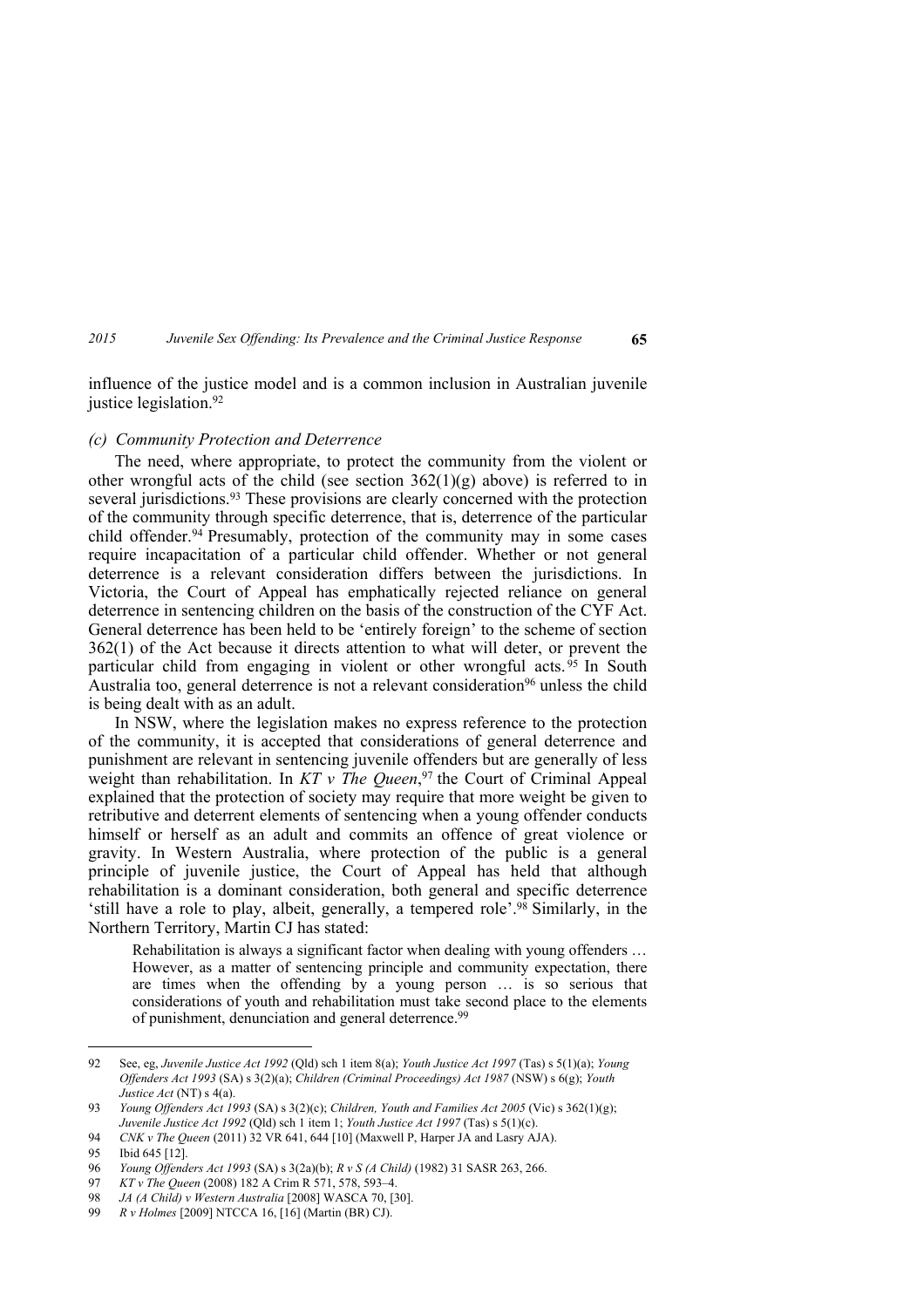In NSW, the principles in section 6 of the *Children (Criminal Proceedings) Act 1987* (NSW), which is fairly similar to section 362(1) of the Victorian CYF Act, apply even when the matter is being dealt with by a superior court. More commonly, the principles applicable to adult offenders apply when a child is being sentenced in a superior court but courts may have the discretion to sentence the young person under the relevant juvenile justice legislation.100 In Victoria, the sentencing principles in the CYF Act apply to superior courts if the offence for which the offender was convicted was within the jurisdiction of the Children's Court, but in other cases in superior courts, the principles applicable to adult offenders apply.

# **V JUDICIAL PRACTICE IN SENTENCING JUVENILE SEX OFFENDERS**

The above principles apply in the case of sex offences in Australia, at least where the matter is heard in a Children's Court or the judge in a superior court elects to apply the youth justice legislation or it applies generally (as in NSW). Courts are also guided by appellate decisions that deal specifically with sentencing youths convicted of sexual offences. This section presents recent data on sentencing patterns for juvenile sex offences, before giving an overview of reported appellate decisions on this subject.

## **A Sentencing Data**

There were 347 defendants who had a sexual offence as their principal adjudicated offence in the Children's Court in 2011–12.<sup>101</sup> Of these,  $60$  (17 per cent) were acquitted and 287 (83 per cent) were proven guilty.

<sup>100</sup> For example, in Tasmania, the Supreme Court can sentence a young person under the *Youth Justice Act 1997* (Tas) by virtue of s 107 of that Act.

<sup>101</sup> Australian Bureau of Statistics, *4513.0 – Criminal Courts, Australia, 2011–12* (14 February 2013), Children's Courts Australia table 5 <http://www.abs.gov.au/AUSSTATS/abs@.nsf/Lookup/ 4513.0Main+Features12011-12?OpenDocument>. Comparable data were not available for 2012–13.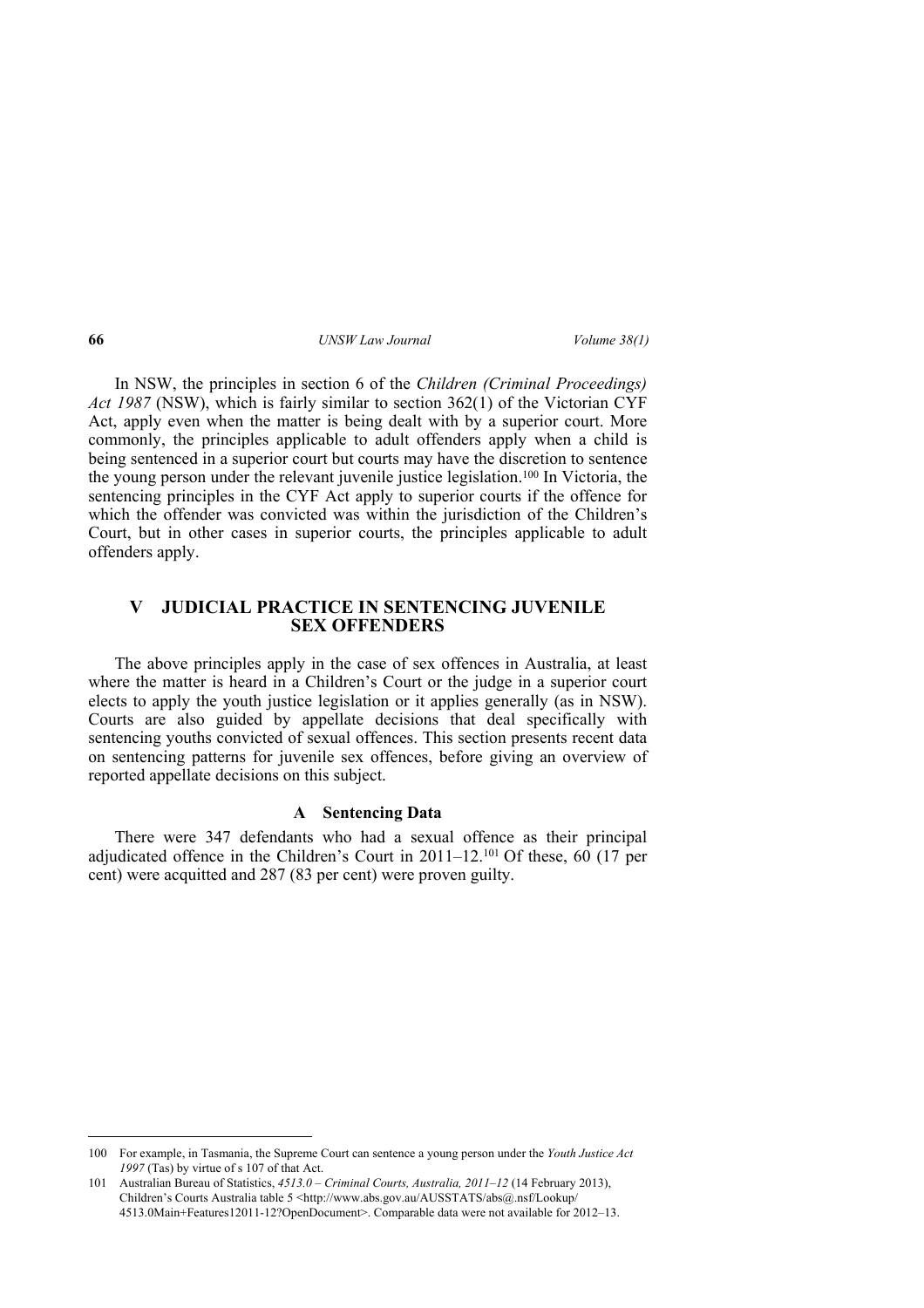| <b>Sentencing outcomes</b>            | Sex offences (%) | All offences (%) |  |
|---------------------------------------|------------------|------------------|--|
| Custody in a correctional institution | 15.7             | 6.1              |  |
| Custody in the community              | 5.9              | 1.9              |  |
| Fully suspended sentence              | 8.4              | 2.7              |  |
| Total custodial orders                | 30.0             | 10.7             |  |
| Community supervision/work orders     | 43.9             | 28.3             |  |
| Monetary orders                       | 2.1              | 15.2             |  |
| Other non-custodial orders            | 24.0             | 45.8             |  |
| Total non-custodial orders            | 70.0             | 89.3             |  |

Table 3: Sentencing outcomes in the Children's Courts for sex and all offences

Source: Australian Bureau of Statistics, *4513.0 – Criminal Courts, Australia, 2011–12* (14 February 2013) <http://www.abs.gov.au/AUSSTATS/abs@.nsf/Lookup/4513.0Main+Features12011-12?OpenDocument>, Children's Courts Australia table 8.

As set out in Table 3, the most common sentencing outcome was a community supervision or work order (44 per cent), followed by 'other' noncustodial orders (24 per cent). Custody in a correctional institution, fully suspended sentences and custody in the community accounted for 16, eight and six per cent respectively. It is clear that the sentencing patterns for sex offences are unlike sentencing patterns for other offences, with offenders much more likely to be sentenced to correctional custody (16 versus six per cent), and custodial sentences accounting for 30 per cent of all sentences imposed, compared with an average across all offences of 11 per cent. Offenders were also much more likely to receive community supervision/work orders (44 versus 28 per cent) and less likely to receive monetary orders (two versus 15 per cent) or 'other non-custodial orders' (24 versus 46 per cent).

Figure 1 sets out sentencing patterns for sex offences in the Children's Court between 2006–7 and 2011–12. As can be seen, the use of custodial orders ranged from 23 to 30 per cent, and demonstrated a slight upward trend over the period. Non-custodial orders showed a corresponding slight decline and ranged from 70 to 77 per cent.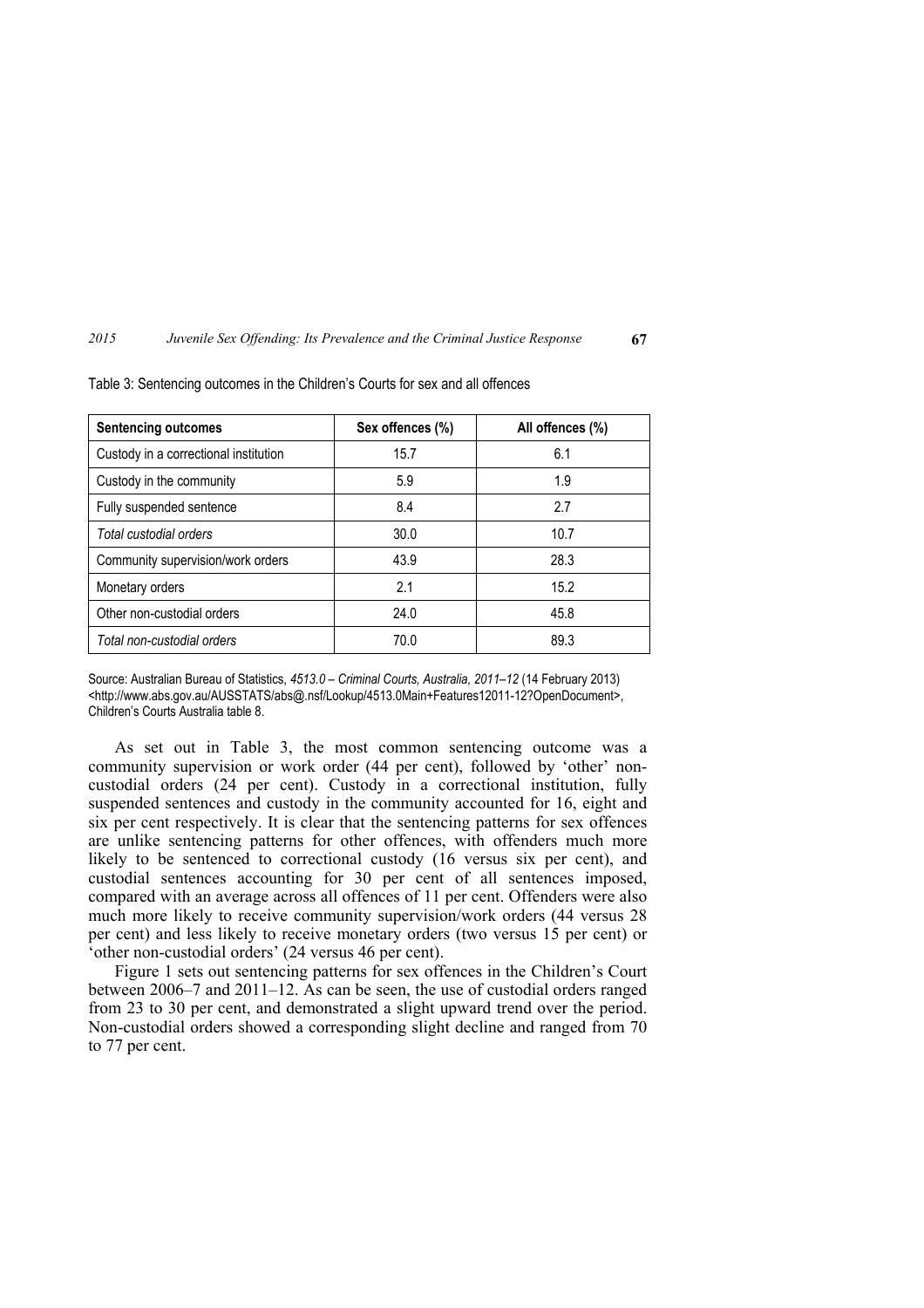

Figure 1: Sentencing outcomes in the Children's Courts for sex offences, 2006–7 to 2011–12

Figure 2 sets out the custodial and non-custodial sentences for sex offences in the children's courts by jurisdiction in 2011–12 (excluding Tasmania and the ACT where there were no such sentences imposed). The small numbers in the Northern Territory (n=3) should also be treated with caution, but it is interesting that this represents a very different pattern from the other courts, with no custodial sentences imposed. Custodial sentences were also rare in the Queensland children's courts (15 per cent), compared with 38–9 per cent in NSW, South Australia and Western Australia. Children's Courts do not publish sentencing remarks so it is not possible to flesh out the sentencing data with an analysis of sentencing remarks in cases of sex offences.<sup>102</sup>

Source: Adapted from Australian Bureau of Statistics, *4513.0 – Criminal Courts, Australia, 2011–12* (14 February 2013), Children's Courts Australia, Table 9 <http://www.abs.gov.au/AUSSTATS/abs@.nsf/Lookup/ 4513.0Main+Features12011-12?OpenDocument>.

<sup>102</sup> Cf Bouhours and Daly, above n 7.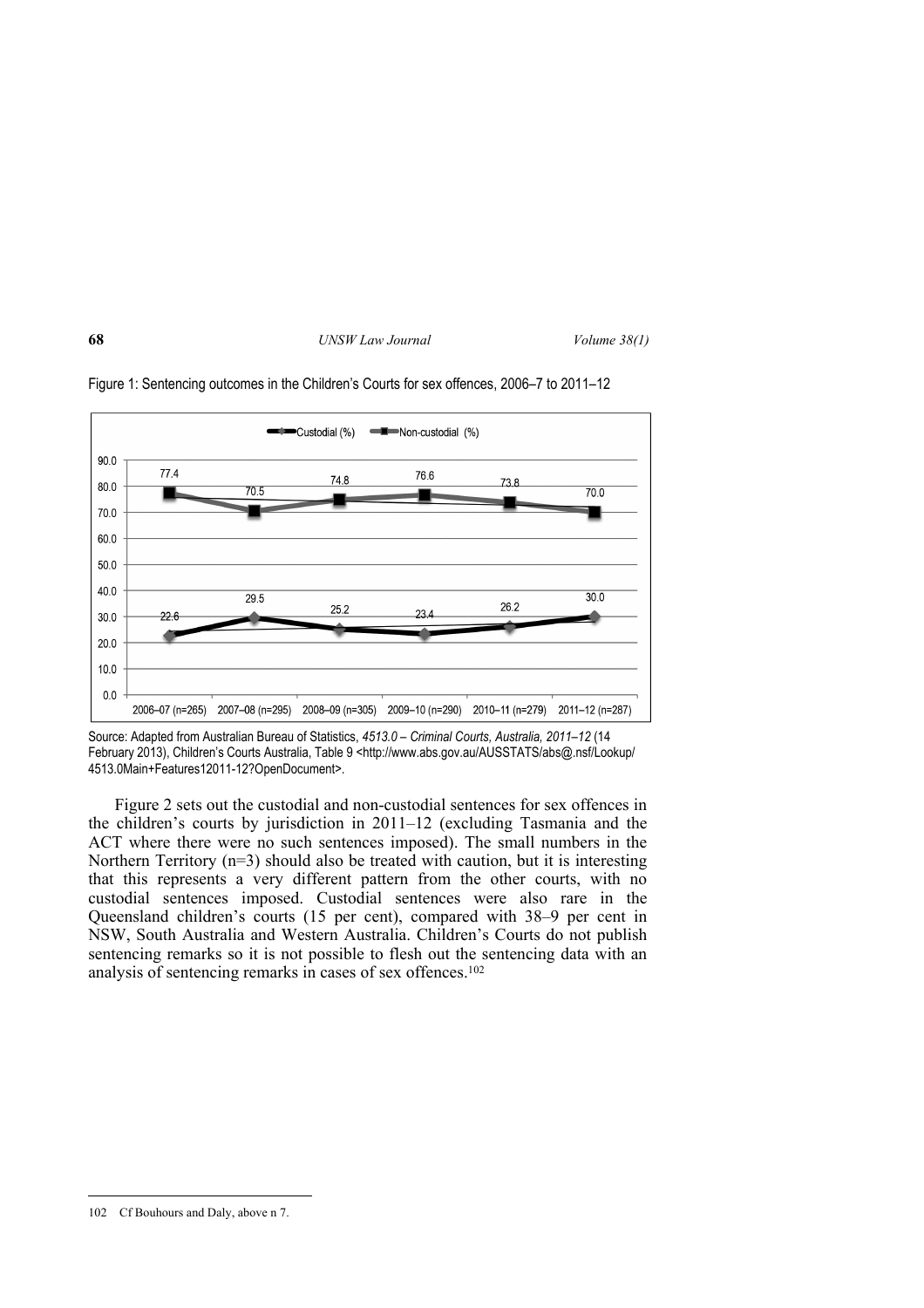

Figure 2: Sentencing outcomes in the Children's Courts, by jurisdiction



## **B Appellate Guidance**

This section gives an overview of the courts' appellate guidance when sentencing juvenile offenders for sex offenders. It is not an exhaustive review, but is designed to give a flavour of the courts' approach. A case search for appellate guidance in relation to the sentencing of juvenile sex offences revealed nothing from Victoria or South Australia. Interestingly, in these two jurisdictions, the Children's Courts have the widest jurisdiction over sex offences.

### *1 NSW*

<u>.</u>

In NSW, as explained above, the Court of Criminal Appeal has held that if a young offender conducts himself (or herself) in a way that an adult would, deterrence and retribution become more significant. This requires an assessment of the maturity and conduct of the young offender as well as the degree of violence and gravity of the offence. The violence of the offence, does not of itself, necessarily establish that the youth is acting as an adult.103 In a case of aggravated sexual assault, the question will be whether the young person has conducted him/herself in a way that an adult would, in which case deterrence and

<sup>103</sup> *MJ v The Queen* [2010] NSWCCA 52, [71] (Rothman J).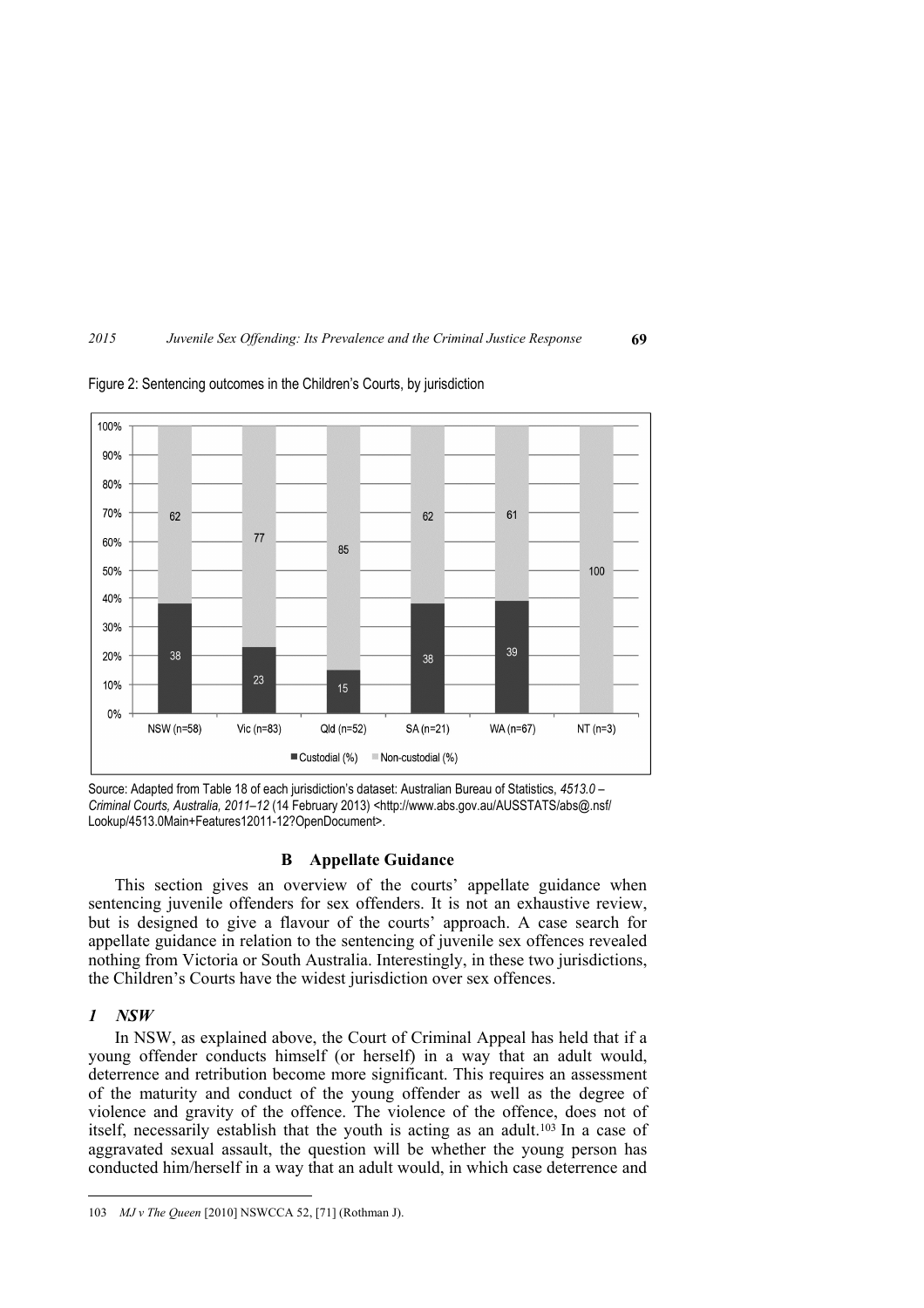retribution become more significant. In *BP v The Queen*, <sup>104</sup> a case where the young offender raped a young woman aged 19 just before his 17<sup>th</sup> birthday. Hodgson JA cautioned against too readily discounting an offender's youth on the basis that the offender has engaged in adult behaviour. In his view, the circumstances of the offence (it was committed whilst the offender was drinking with friends in a group) suggested emotional immaturity and under-developed impulse control were likely to be contributing factors. <sup>105</sup> Justice Johnson, however, considered the offender's youth and immaturity were largely neutralised by the warnings which he had received from his prior convictions for similar offences and the subsequent counselling and reinforcement provided to him. <sup>106</sup> Ultimately, this difference of opinion made little difference to the sentence imposed by the Court – a non-parole period of three years and a balance of two years.107 The challenge of reconciling the seriousness of the offence with the offender's youth was noted in *CM v The Queen.*<sup>108</sup> In that case, the sentence of 10.5 years (with a non-parole period of  $6.5$  years) for a prolonged violent and degrading attack in which a 26 year old woman was bashed with a piece of wood and raped was upheld, and the argument that the sentence had not paid sufficient regard to the sentencing principles in section 6 of the *Children (Criminal Proceedings) Act 1987* (NSW) was rejected.

A different category of case is where the victim is a child under the age of 12 and the offender an adolescent. In such cases, despite the seriousness of the offences (penetration of a child under the age of 12), the Court of Criminal Appeal has quashed longer sentences of imprisonment and imposed a short nonparole period followed by somewhat longer parole periods with treatment conditions. For example, in *AEL v The Queen*, <sup>109</sup> the 13 year old offender's victims were his younger siblings. In quashing a non-parole period of 18 months with a further term of three years and nine months and substituting a non-parole period of some 12 months (backdated) with a further term of about 18 months, the Court acknowledged the seriousness of the offences, but noted that 'they should be understood as aberrant behaviour engaged in by a troubled boy in early adolescence'. <sup>110</sup> What was needed was a sentence which provided for continuation of a program involving close supervision and attention to the offender's development so that he could ultimately function as a responsible

<sup>104</sup> *BP v The Queen* (2010) 201 A Crim R 379. See also *IE v The Queen* (2008) 183 A Crim R 150, in which an overall effective sentence of a non-parole period of five years with a balance of a term of five years was upheld where a 16 year old was convicted of five counts of sexual assault of a 15 year old girl, including offences by his co-offender and one count of sexual penetration without consent.

<sup>105</sup> *BP v The Queen* (2010) 201 A Crim R 379, 382.

<sup>106</sup> Ibid 397.

<sup>107</sup> Ibid 382. Justice Johnson would have imposed a non-parole period of three years, six months: at 400.

<sup>108</sup> *CM v The Queen* (2008) 187 A Crim R 197. The 15 year old defendant was described in the psychiatric report submitted to the court as meeting the diagnostic criteria for sexual sadism because the suffering of the victim was sexually exciting to him: at 202.

<sup>109</sup> *AEL v The Queen* (2007) 170 A Crim R 355 ('*AEL v The Queen*'). See also *R v KLH* (2004) 148 A Crim R 515; *R v JDB* (2005) 153 A Crim R 164; *R v KBM* [2004] NSWCCA 123 (all cited in *AEL v The Queen*).

<sup>110</sup> *AEL v The Queen* (2007) 170 A Crim R 355, 364 [31] (McClellan CJ, with Barr and Hoeben JJ agreeing).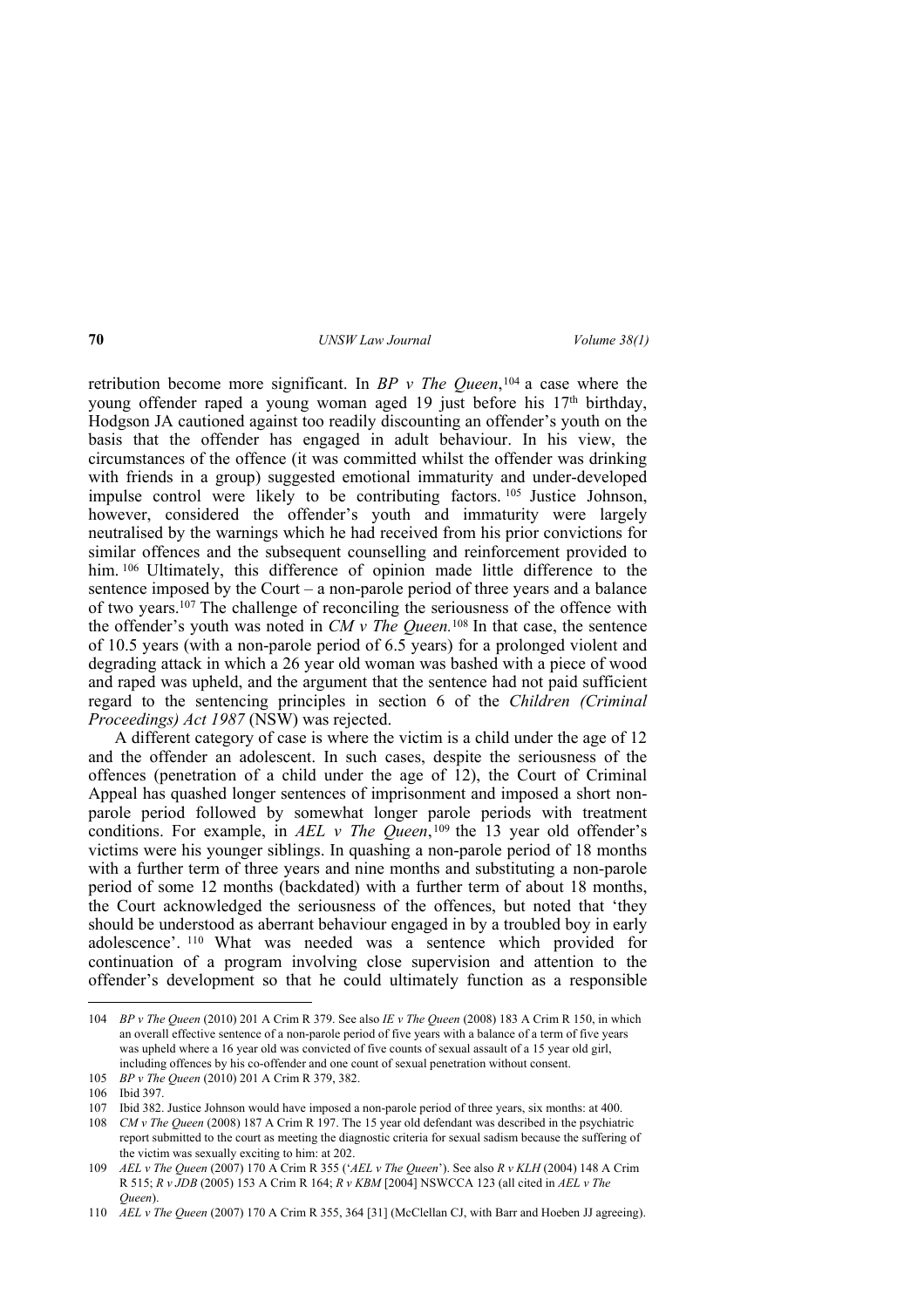member of the community. His release to parole was ordered as soon as arrangements could be made for his accommodation in a residential youth program with conditions that he accept the direction and supervision of the Department of Juvenile Justice. Interestingly, the Court of Criminal Appeal noted the lack of decisions to establish a definitive sentencing pattern.<sup>111</sup>

#### *2 Queensland*

Queensland is a fertile source of appellate decisions dealing with young sex offenders. The sentencing range for rape extends from lengthy probation orders to significant periods of detention (up to five years).112 The notorious case *R v KU; Ex parte Attorney-General (Qld)*<sup>113</sup> involved the rape of a 10 year old girl by nine offenders, of whom six were juveniles aged between 13 and 15 years, all of whom had significant criminal histories. Each was sentenced at first instance to 12 months' probation without any conviction being recorded. The Attorney-General successfully appealed each of the sentences. Four of the juveniles were re-sentenced to three years' probation with a conviction recorded, and the remaining two, who had made no real progress in rehabilitation and presented a significant risk of recidivism, were sentenced to three and two years' detention respectively.

In contrast, *R v MBQ*<sup>114</sup> is a recent example of a case where a probation order withstood a Crown appeal. The young offender, a 12 year old boy, who suffered from foetal alcohol syndrome which reduced his intellectual functioning to that of a nine year old, pleaded guilty to penile/vaginal rape of a girl aged three. Penetration was minimal and the child was not physically injured. The boy had no offending history, a supportive foster family and promising rehabilitative prospects. Applying the relevant youth justice principles, three years' supervision with a treatment condition and no recorded conviction was deemed an appropriate exercise of the judge's discretion.

*R v E; Ex parte Attorney-General (Qld)*<sup>115</sup> exemplifies a case where a four year detention order was imposed by the Court of Appeal. The 16 year old young offender pleaded guilty to two counts of rape, four of attempted rape and one count of torture. The victim was a 30 year old woman who suffered from cerebral palsy and was wheelchair-bound. The offences were committed over a period of five days and the torture included kicking her, burning her with a cigarette, threatening to kill her with a knife and making small cuts on her hand and foot. The offender pleaded guilty after a contested committal; he had no prior criminal history and a background of neglect and abuse. A recent decision, *R v IC*, <sup>116</sup> is also a case where the victim was an adult. The 14 year old offender, who had no

<sup>111</sup> Ibid 359 [22].

<sup>112</sup> *R v E; Ex parte A-G (Qld)* (2002) 134 A Crim R 486, 490 [19] (Williams JA); *R v KU; Ex parte A-G (No 2)* [2011] Qd R 439, 490 [207].

<sup>113</sup> *R v KU; Ex parte A-G (No 2)* [2011] Qd R 439.

<sup>114</sup> *R v MBQ* [2012] QCA 202.

<sup>115</sup> *R v E; Ex parte A-G (Qld)* (2002) 134 A Crim R 486.

<sup>116</sup> *R v IC* [2012] QCA 148.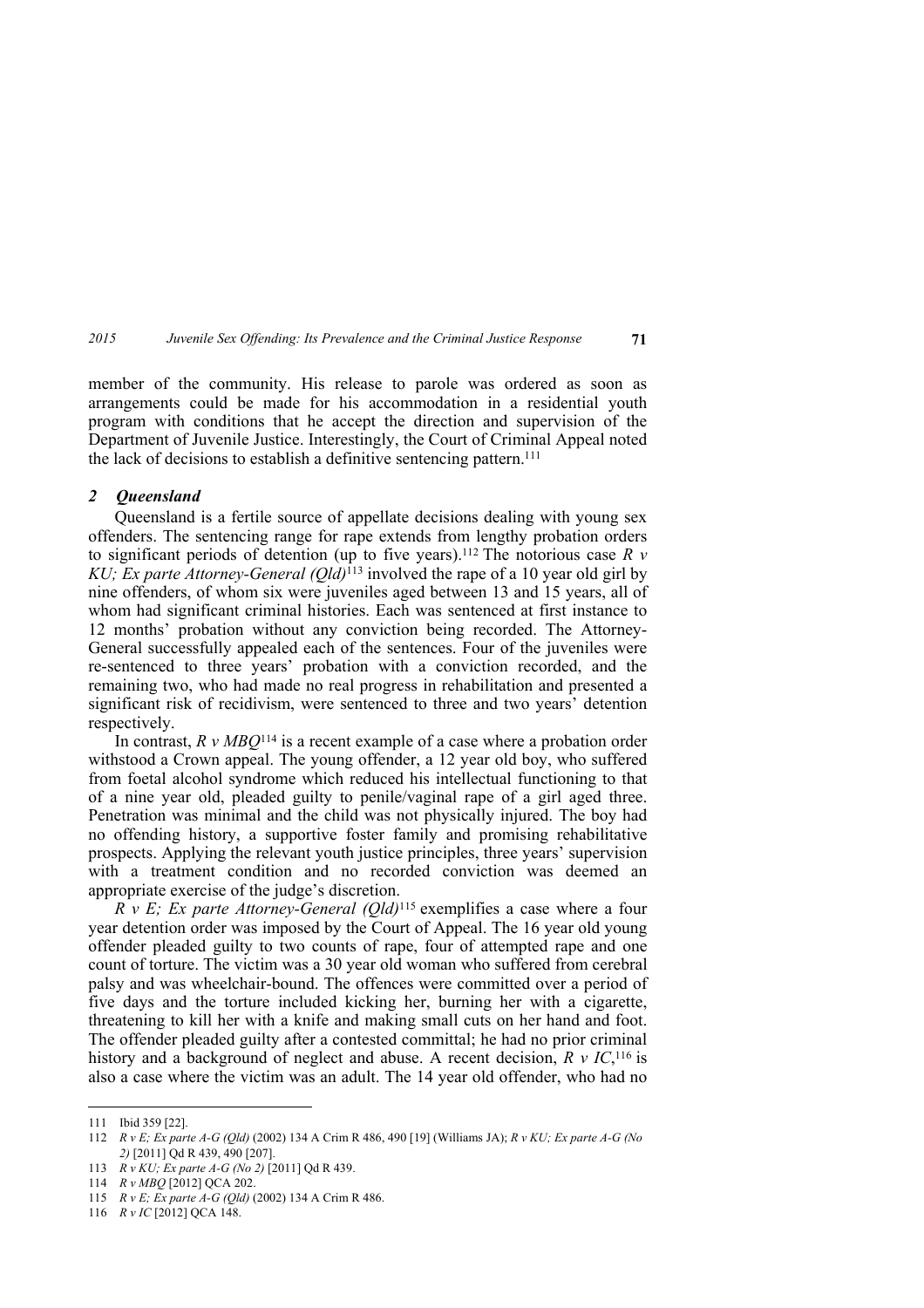criminal history, followed and accosted a 24 year old woman in a public place, then carried her into some bushes and digitally penetrated her before she managed to escape. A sentence of 16 months' detention was substituted for one of two years.

### *3 Western Australia*

In *Western Australia v A Child*, the Court of Appeal noted that:

Sexual offences by a child against another child are relatively infrequent. There are only five cases in which this Court or the Court of Criminal Appeal has considered an appeal against sentence in those circumstances. … In three of the five cases a non-custodial order was determined to be appropriate. In the two cases where a term of imprisonment was imposed the offender was aged 16.<sup>117</sup>

The offender in this case was 14 years old at the time of the crime and had significant cognitive limitations which further reduced his maturity. He was also himself the victim of child sexual abuse. However, the objective circumstances of the offending were serious. The complainant was a six year old boy and in the course of one episode he was anally penetrated by the offender twice, forced to perform fellatio on the offender once and threatened with death if he did not do what the offender said. The Court disagreed with the sentencing judge's characterisation of the offending as 'simply the manifestation of an adolescent sexual urge'118 and suggested that there were real concerns about the offender's maladjustment and the associated risk of him reoffending. Nevertheless, the Court rejected the State's contention that the primary sentencing objectives in this case should be retribution, punishment and general deterrence and that a custodial sentence should be imposed. Given that the central issue was what was most likely to be the most effective course for eliminating or substantially reducing the risk of the offender committing further sexual assaults in the short, medium and long term, an intensive youth supervision order (a non-custodial order) was in the best interests of the offender and it was also in the broader public interest.

### *4 Tasmania*

A recent review by the Court of Criminal Appeal in *Director of Public Prosecutions v NOP*<sup>119</sup> of sentences for rape of  $\hat{a}$  child victim by a young offender has shown that the courts have consistently held that only a sentence of imprisonment or detention can fulfil the requirements of deterrence and denunciation in the case of rape. Sentences were found to range from six months' detention to 4.5 years' imprisonment. However, some sentences were partly suspended and one sentence of 18 months' detention was wholly suspended.<sup>120</sup> In *Director of Public Prosecutions v NOP*, the Crown successfully appealed a

<sup>117</sup> *Western Australia v A Child* (2007) 172 A Crim R 51, 55 [19].

<sup>118</sup> Ibid 55 [21].

<sup>119</sup> *DPP v NOP* [2011] TASCCA 15.

<sup>120</sup> Ibid [40].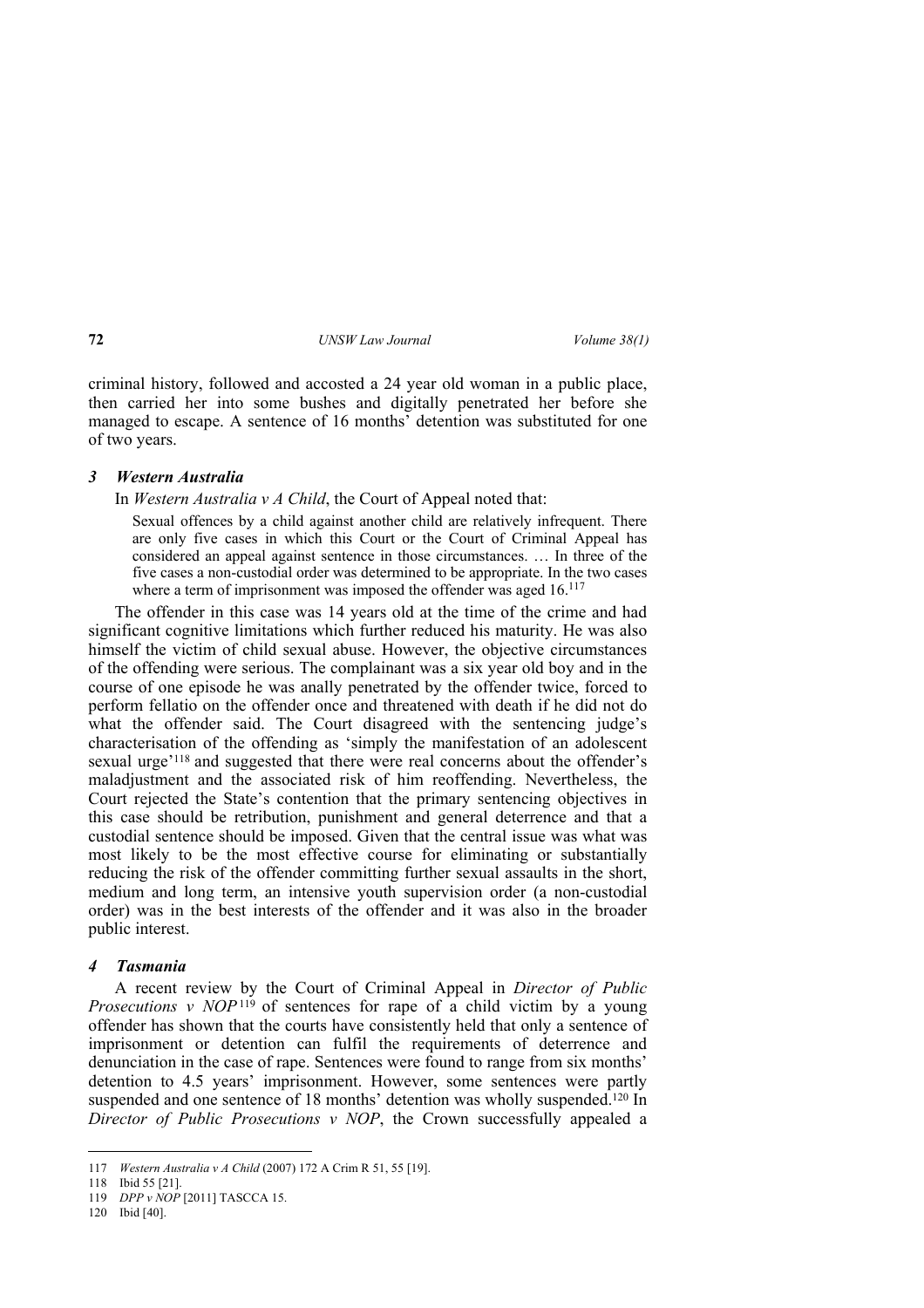sentence imposed under the provisions of the *Youth Justice Act 1997* (Tas) for the rape and indecent assault of a girl of six, the niece of the 15 year old intellectually impaired young offender. It was held that the judge's sentence, a probation order for two years, with a treatment condition and order adjourning the proceedings for 12 months on condition of good behaviour, combined with an order that no convictions be recorded, was manifestly inadequate. The appellate court held that it appropriately prioritised rehabilitation, but failed to give adequate consideration to the need for general deterrence and denunciation. The latter was explained in terms of the need to first, provide the victim with appropriate vindication and secondly, assuage informed public outrage at the rape of a child of six. The Court considered that a suspended detention order was the most lenient sentence that could be imposed. A suspended detention order of nine months and recorded convictions were substituted for the adjournment and non-conviction order<sup>121</sup>

## **VI CONCLUDING REMARKS**

This article is an attempt to remedy the omission of juvenile sex offending from the Australian criminal justice literature on both sex offending and the juvenile justice system by examining the prevalence of juvenile sex offending and describing how the system deals with juvenile sex offences. To date, there has been no significant juvenile justice analysis of the Australian response to juvenile sex offending in the broader context of the juvenile justice system. Exploring the prevalence of juvenile sex offending has shown that a considerable proportion of sex offending appears to be perpetrated by juvenile offenders. Australian recorded crime data for 2012–13 show that juveniles are responsible for 18 per cent of recorded sex offences, that their rate of offending was higher than that of adults for these offences and that the peak age for these offences was 15. International studies using other sources suggest that the proportion of child sexual abuse committed by juveniles could be much higher. This picture is obscured by the hidden nature of sex offending in general, juvenile sex offending in particular, and profiles of sex offenders which are based upon victim surveys. It is further obscured by the fact that, compared with adult sex offenders, relatively few juvenile sex offenders appear before the courts, although they commit sex offences at a higher rate than adults and a similar proportion of their offending is sexual. For juvenile sex offending the attrition rate seems to exceed that for adult offenders, from recording to prosecution, and at the court stage, with more sex offence cases being dismissed in Children's Courts and more nonadjudicated finalisations.

Interestingly, there appears to be resistance to formally allowing sex offences to be diverted from court using innovative approaches such as conferencing. Even if it is possible in theory, and in some jurisdictions it is not, it is rare for sex

<sup>121</sup> Ibid [43].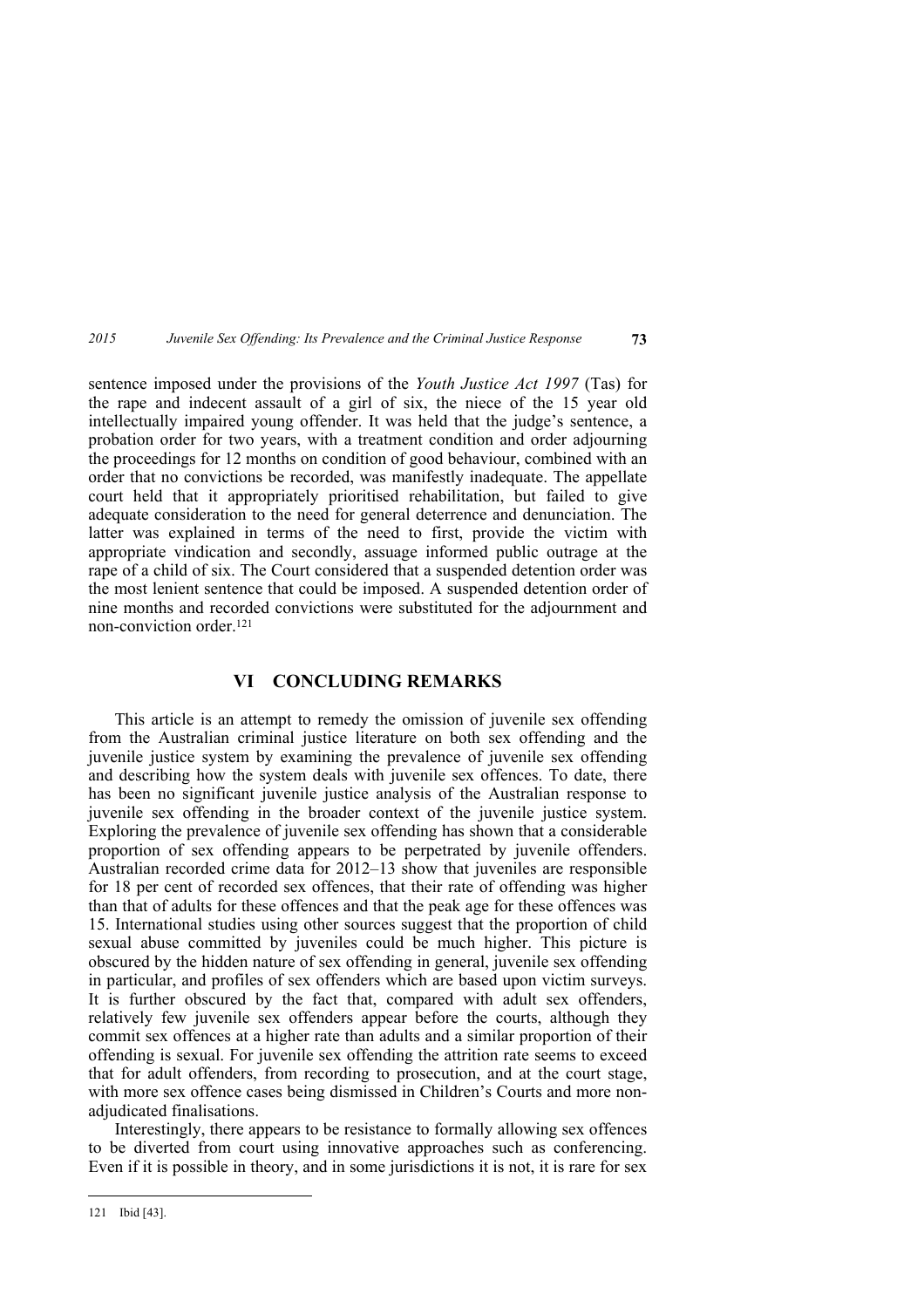offences to be diverted to conferences and this is explained on the basis that such cases are regarded as 'too sensitive', 'too risky' and 'too serious' to be dealt with by a restorative process such as conferencing.<sup>122</sup> As so few cases reach court, and even if they do, many are not adjudicated, it would seem that informal processes of various kinds are at work.123 If this is the case, and the criminal justice system is being by-passed, it raises questions about whether there are appropriate resources for dealing with these cases to be dealt with, including counselling and support for victims and rehabilitation programs for offenders. Further research is needed to complement Daly's work, to follow what happens to juvenile sex offences through from reporting to finalisation.

We have seen that when juvenile sex offences are adjudicated and guilt is proven, custodial sentences are more common than for other offences. Despite this, the approach of the courts, as reflected in appellate decisions, is largely rehabilitative and reform-oriented. There were common themes in the appellate guidance. Even in serious cases of penetration of a victim under the age of 12, there appeared to be an emphasis on longer parole periods with treatment conditions being imposed;  $124$  wholly suspended sentences;  $125$  intensive youth supervision orders;  $126$  and probation orders,  $127$  A different approach has been taken when the victim was an adult or the juvenile offender is closer to adulthood – in such cases, deterrence and retribution are given more weight than rehabilitation.<sup>128</sup>

This paper does not seek to suggest how juvenile sex offences should be dealt with within the criminal justice framework – whether sexual offences should be amenable to cautioning, referrable to restorative conferences, <sup>129</sup> or whether serious sexual offences should be excluded from the Children's Court jurisdiction. Instead, by reviewing the prevalence of such offending and describing the criminal justice framework, its aim is to stimulate debate on these issues. In particular, we suggest that neither reviews of the juvenile justice system nor reviews of sentencing of sex offenders should ignore juvenile sex offending. Contrary to societal perceptions, sexual offences by a child against another child are not an infrequent form of child sexual assault.<sup>130</sup> There is now a considerable body of forensic literature on juvenile sex offending, recidivism, specialisation and the effectiveness of specialised treatment. For example, there

<sup>122</sup> Daly, 'Setting the Record Straight and a Call for Radical Change', above n 62.

<sup>123</sup> Exactly what these are requires research. The police or prosecution agencies may caution rather than prosecute, they may refer the matter to another agency, or the matter may be diverted once it gets to court.

<sup>124</sup> *AEL v The Queen* (2007) 170 A Crim R 355.

<sup>125</sup> *DPP v NOP* [2011] TASCCA 15.

<sup>126</sup> *JA (A Child) v Western Australia* [2008] WASCA 70.

<sup>127</sup> *R v MBQ; Ex parte A-G (Qld)* [2012] QCA 202; *R v KU; Ex parte A-G (No 2)* [2011] 1 Qd R 439.

<sup>128</sup> See discussion above of *BP v The Queen* (2010) 201 A Crim R 379, 395–7; *CM v The Queen* (2008) 187 A Crim R 197; *R v E; Ex parte A-G (Qld)* (2002) 134 A Crim R 486.

<sup>129</sup> See Cossins, above n 65, for a critique of using restorative justice for juvenile sex offending. See also Sexual Assault Support Service, *Pathways to Change: Options Paper Responding to Problem Sexual Behaviour in Tasmania* (2014) 18–19.

<sup>130</sup> Cf *Western Australia v A Child* (2007) 172 A Crim R 51, 55 [19], referred to above.